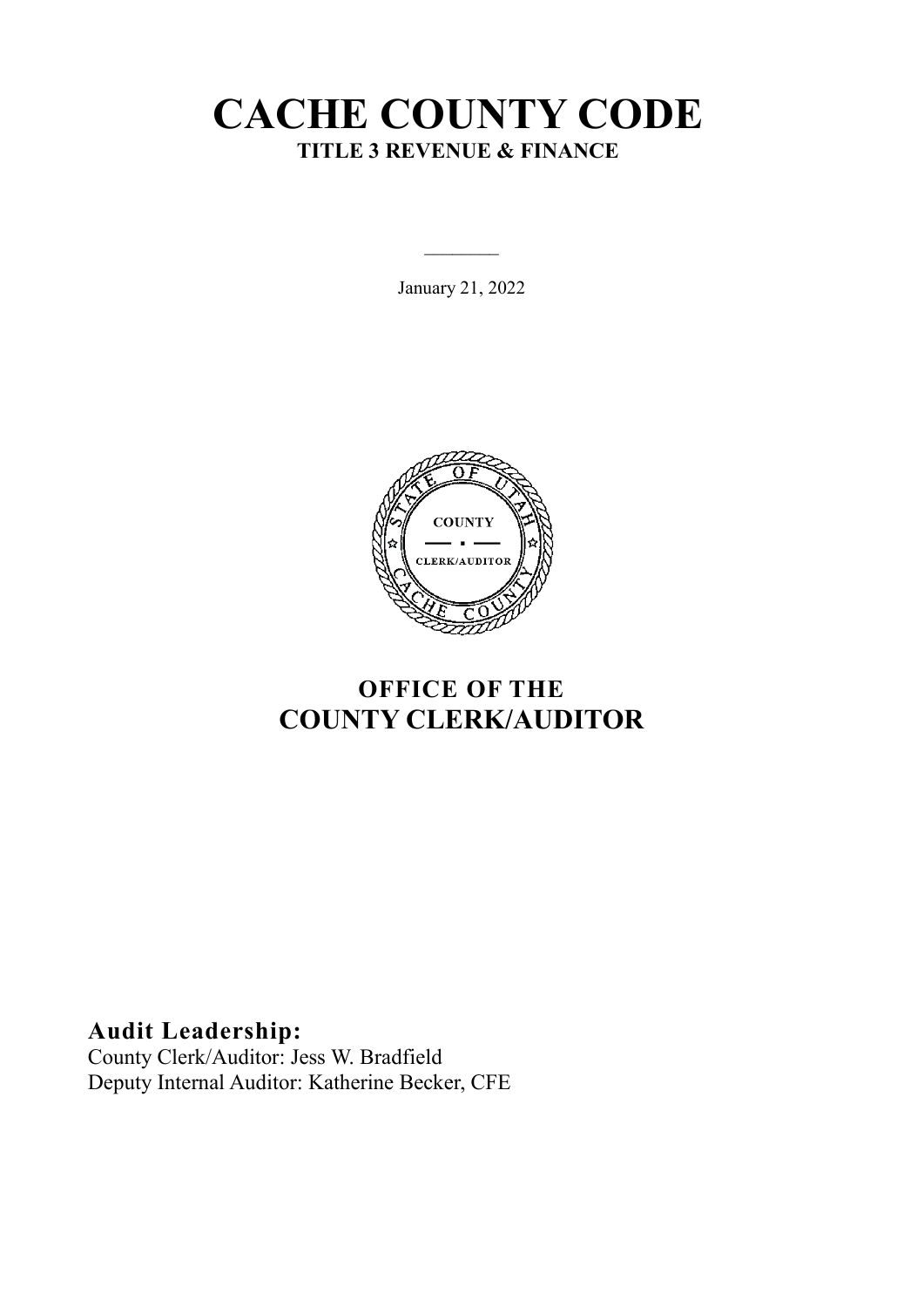| Project Name - County Code Title 3 Audit | Workpaper Index #4       |
|------------------------------------------|--------------------------|
| Workpaper Name - FINAL                   | January 2022 Time Period |

### **PURPOSE**

To clarify the roles and authorities of the finance department within Cache County Code Title 3 as they stand on January  $21^{st}$ , 2022; and define to current standard any procedures under said department's purview.

### **PROCEDURES PERFORMED**

The Auditor gathered relevant state and county codes pertaining to the finance department and its duties. Following examination of the code, the Auditor met with the finance department and county legal counsel to clarify what roles currently designated to the county auditor are performed by the finance department.

Once roles were established and dually agreed upon, the Auditor reviewed processes annotated under Cache County Code Title 3. As enumerated in the following findings report; it was determined that a financial audit as defined in Utah Code Title 17, Chapter 19a could not be performed as it would violate part 204(1)(b) of said code.

The Auditor interviewed Cameron Jensen and Philip Noble of the finance department and sought counsel from Alisa Larsen and John Luthy in the County Attorney's office.

### **FINDINGS**

The Cache County Code Title 3 has significant irregularities in what department or office holds accounting and budgetary authorities. This leaves the finance department vulnerable to liability for completing a scope of work presently assigned to the county auditor.

The Cache County Code Title 3 is out of compliance with some accounting and budgetary procedures as defined in Utah Code Title 11, Chapter 13, Part 5 and Title 17, Chapters 19a, 34, and 36. Though the county complies with accounting procedures as required by Utah Code, it is out of compliance with Cache County Code.

Both State and County codes require monthly reviews and annual internal audits be performed by the county auditor. However, the present county code predominantly lists the accounting and budgetary functions as a role of said county auditor. Per Utah Code Title 17, Chapter 19a-204(1)(b) the county auditor shall not audit itself. Therefore if an audit of the finance department were to be completed by the county auditor any findings would cite County Code which would then violate State Code.

### **Finding 1 – Assistant Budget Officer**

In Ordinance 90-16 adopted on December 18th, 1990 the county auditor was vested with the title of "assistant budget officer" as defined in Utah Code Annotated Title 17, Chapter 36, 1953 as amended, which does not speak to nor define the role of an assistant budget officer.

Whereas subsection B is a vestment of title only with no allocated role nor authorities; and whereas Utah Code Title 17, Chapter 36 does not authorize nor define such a role; and whereas no county history is noted for the necessity of said role; It is the recommendation of the Auditor to amend the Cache County Code as follows:

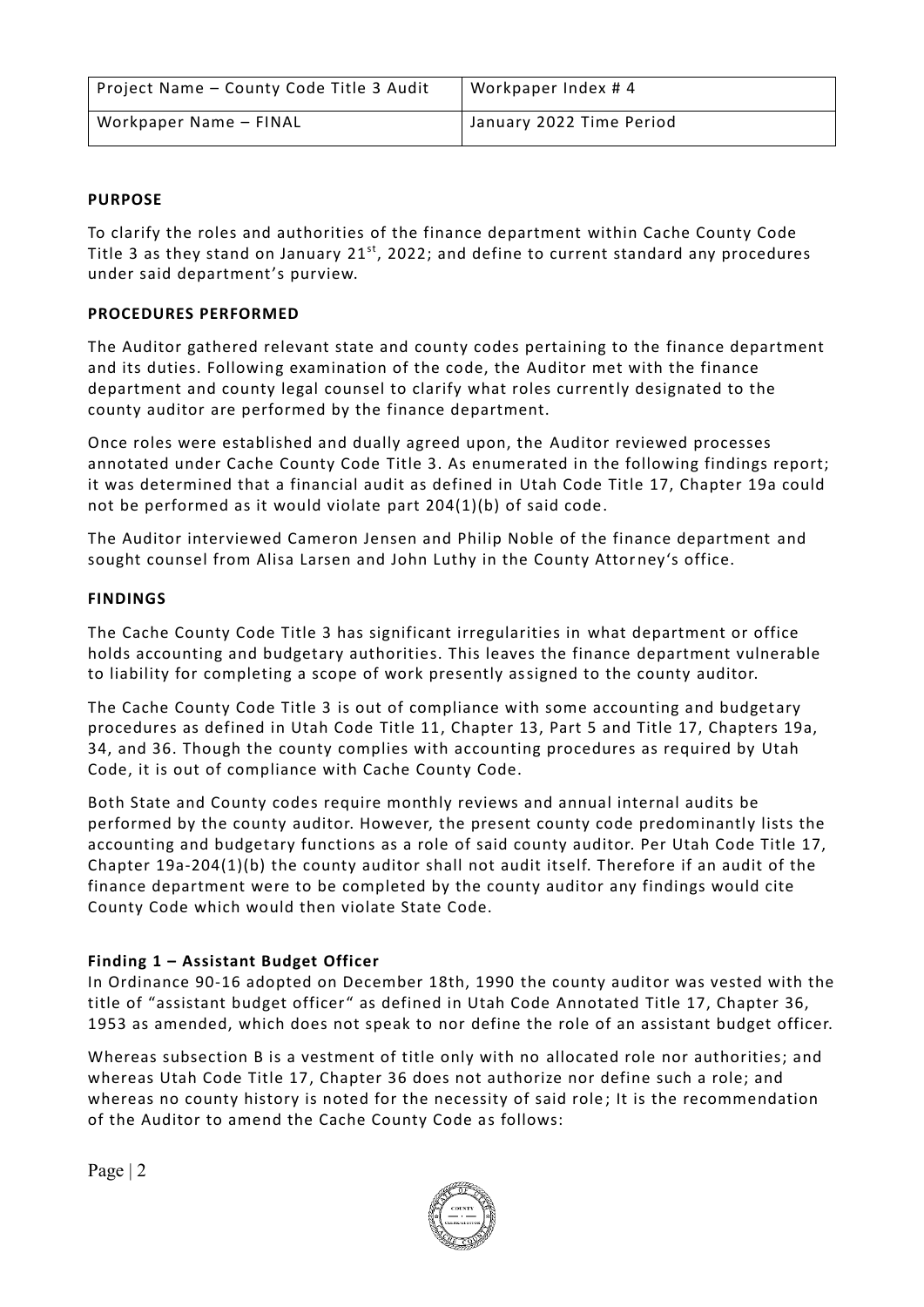### **CHAPTER 3.04 FISCAL PROCEDURES AND BUDGETING 3.04.050: BUDGET OFFICER:**

 $-A.$  The county executive, as chief executive officer of the county, shall direct the budget process as the formal budget officer and supervise and direct the centralized budgeting and participation of the various county departments, hoards [boards,] and agencies in the county budget process, subject to the provisions of chapters 3.04 through 3.56 of this title.

 B. The county auditor shall serve as the assistant county budget officer, subject to the provisions of chapters 3.04 through 3.56 of this title, and perform the duties of that position as those duties are specified in the Utah fiscal procedures act for counties, being set forth in Utah Code Annotated title 17, chapter 36, as amended. (Ord. 90-16)

### **Finding 2 – Roles Defined in Budget Preparation and Submission**

The Cache County Code 3.04.060 defines the roles and procedures for the prep aration and submission of the annual budget as enacted under Ordinance 90-16 adopted on December 18th, 1990. As written, the tasks and authorities vested to the county auditor are in actuality completed by the finance department.

Whereas the preceding Cache County Code 3.04.050 identifies the county executive as the formal budget officer for the county in compliance with Utah Code Title 17, Chapter 36; and whereas Utah Code Title 17, Chapter 19a-205(2 & 3) allows the county council to delegate an accounting service provided for or executed on behalf of the entire county; and whereas the finance department is operating within the confines of said Code; It is the recommendation of the Auditor that the following revisions be amended as follows:

### **CHAPTER 3.04**

**FISCAL PROCEDURES AND BUDGETING**

**3.04.060: BUDGET PREPARATION AND SUBMISSION:**

The following procedure, subject to the Utah uniform fiscal procedures act for counties, shall be followed in the preparation and submission of the annual county budget:

A. The auditor *[finance department]* shall prepare a budget report for the first eight (8) months of the year indicating actual revenues and expenditures, the current budget in terms of total annual budget, budget expenditures and revenues to date, and the remaining budget balance.

B. The auditor *[finance department]* will submit a copy of that report in full to the county executive and copies of the report as they pertain to each county department head. Each department head shall:

1. Review the report;

 2. Prepare a proposed department budget for the next year; and

 3. Submit that proposed department budget to the county executive on or before September 20, and a copy to the county auditor.

C. The auditor [finance department] shall:

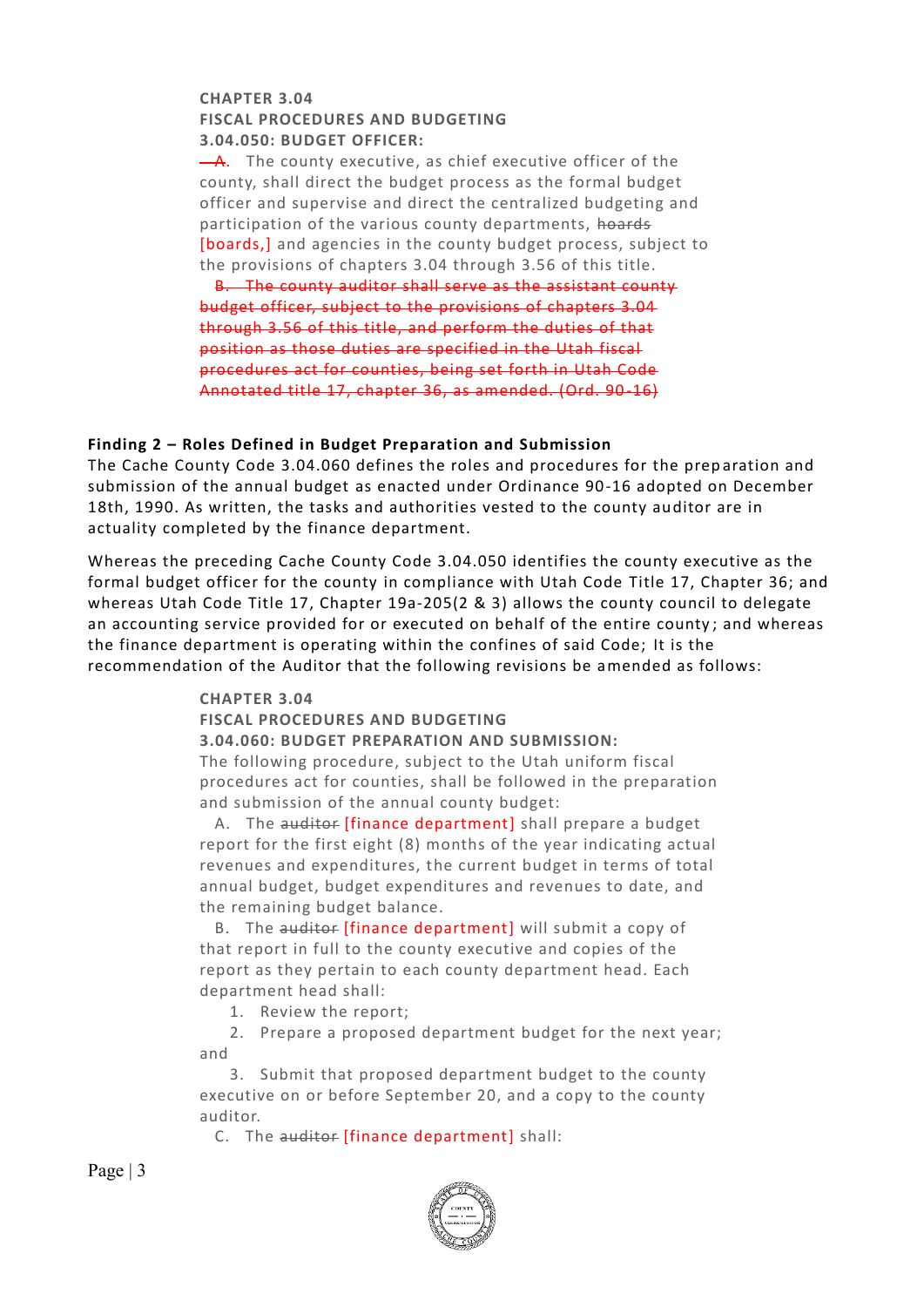1. Estimate anticipated revenues for the next budget year, review actual revenues and expenditures to date for the current year, and review other available and relevant budget information and data; and

 2. Prepare a proposed tentative county budget for the next year, together with recommendations regarding the budget and its implementations; and

 3. Submit a proposed tentative county budget for the next year, with recommendations, and copies of the department head proposals to the county executive on or before October 1.

D. The county executive shall:

 1. Review the eight (8) month report of the county auditor [finance department], the proposed budget submitted by the department heads, and the proposed tentative budget and recommendations of the county auditor [finance department];

 2. Prepare a proposed budget and recommendations and confer with the county auditor [finance department] to reconcile any differences between the executive's proposed budget and the auditor's [finance department's] proposed budget and recommendations.

 E. The county auditor [finance department] shall prepare the revised tentative budget and recommendations proposed by the county executive.

 F. The county executive with support and assistance of the auditor [finance department] shall prepare and submit a budget message explanation of the revised tentative budget to the county council.

#### **3.04.080: CERTIFICATION:**

 A. A copy of the final budget, and of any subsequent amendment thereof, shall be certified by the county auditor [clerk/auditor] and filed with the state auditor not later than thirty (30) days after its adoption.

 B. A copy of the budget, similarly certified, shall be filed in the office of the county auditor [finance department] for inspection by the public during business hours.

 C. A copy of the final budget shall be submitted by the county auditor to the county executive.

### **3.04.085: ELECTED OFFICIAL/DEPARTMENT HEAD RESPONSIBILITY:**

Each elected official and/or department head is designated to have accountability, authority, and responsibility for the fiscal management of their office or department. The elected official or department head shall work with the executive (formal budget officer) and auditor [the finance department] in making any adjustment to the budget(s) assigned to them. (Ord. 2007- 07, 9-11-2007)

#### **3.04.090: TRANSFERS:**

A. With the consent of the county council and upon written



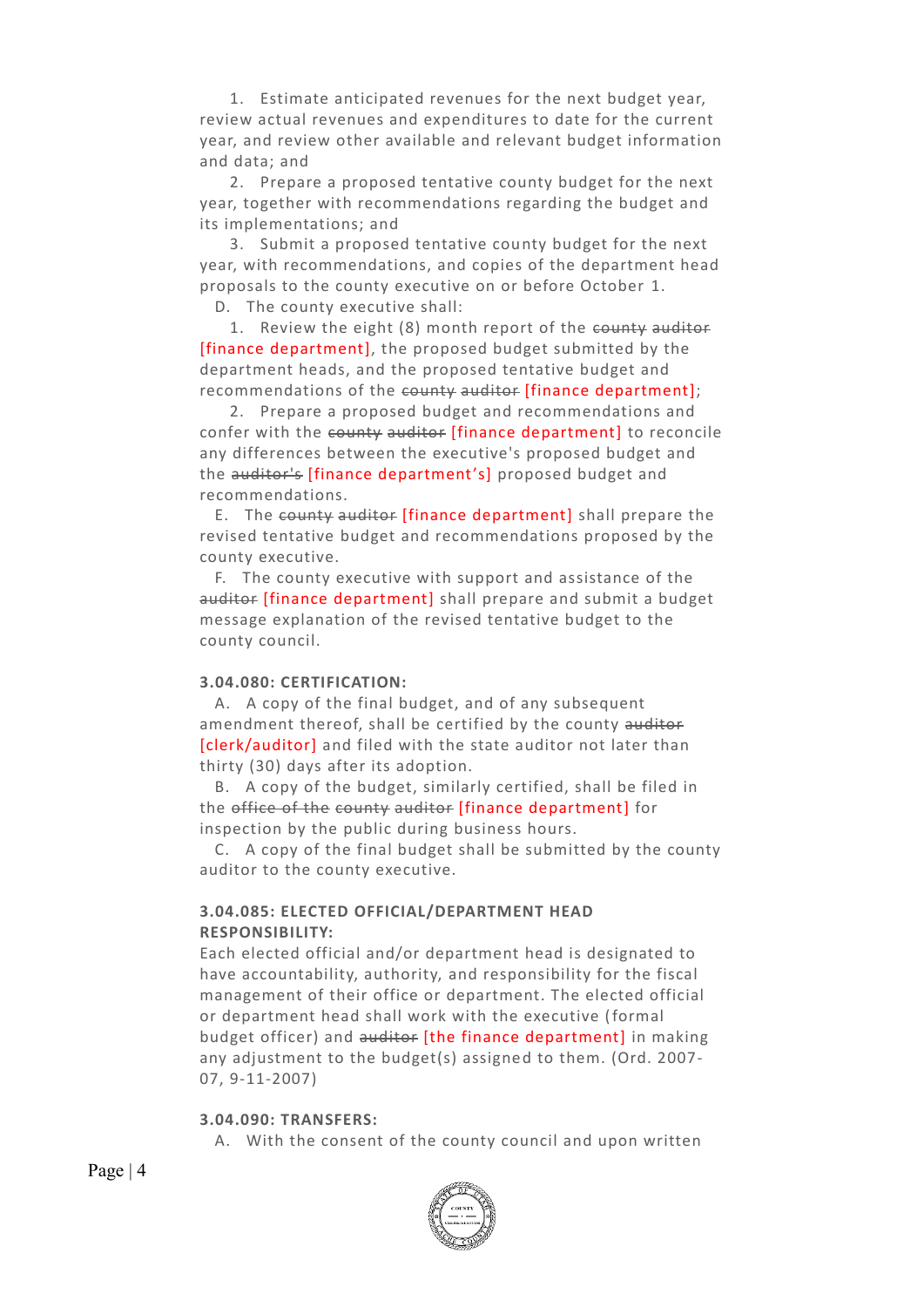notice to the county auditor *[finance department]*, the county executive may authorize an intradepartmental transfer over one thousand dollars (\$1,000.00) in any department, as to any unencumbered or unexpended appropriation balance or any part from one expenditure account to another within the department during the budget year, or may transfer an excess expenditure of one or more line items; provided, that the total of all excess expenditures or encumbrances does not exceed the total unused appropriation within the department at the close of the budget year. Transfers of one thousand dollars (\$1,000.00) or less may be authorized directly by the county executive.

### **3.04.140: OPERATING AND CAPITAL BUDGET:**

 A. Before or at the time the county council adopts budgets for the general fund, special revenue funds, debt service funds, capital improvement funds, or any other fund for which a bud get is required, it shall adopt an operating capital budget for the next fiscal year for each enterprise fund and for any other special nonbudgetary fund for which operating and capital budgets are required.

 B. On or before November 1 of each fiscal year, the county executive, with assistance from the county auditor [finance department], shall prepare for the next fiscal year a tentative operating and capital budget for each enterprise fund and for any other special fund which requires an operating capital budget.

 C. The tentative operating and capital budget shall be submitted, reviewed and handled in the same manner as provided for in this chapter regarding the budget for the general fund. Such submission, review, recommendations and procedures shall be followed by the county auditor [finance department], county executive and county council as specified.

 H. A copy of the operating and capital budget as adopted for each fund shall be:

1. Certified by the county auditor [clerk/auditor];

 2. Made available to the public during business hours in the office of the county auditor;

3. Submitted to the county executive;

 4. Filed with the state auditor within thirty (30) days after its adoption. (Ord. 90-16)

It is the verbal opinion of the county legal counsel that this revision, conforming with State Code, would not negatively affect compliance with governmental accounting standards as the budget is not certified without adoption by the legisla tive body of the county.

### **Finding 3 – Public Access to the County Budget both Tentative and Certified**

In compliance with Utah Code Title 17, Chapter 36, Sections 12 & 26, the tentative and certified copies of the annual budget are made available to the public. Cache County has chosen to make both versions available on the county website to give greater access and transparency to its citizens.

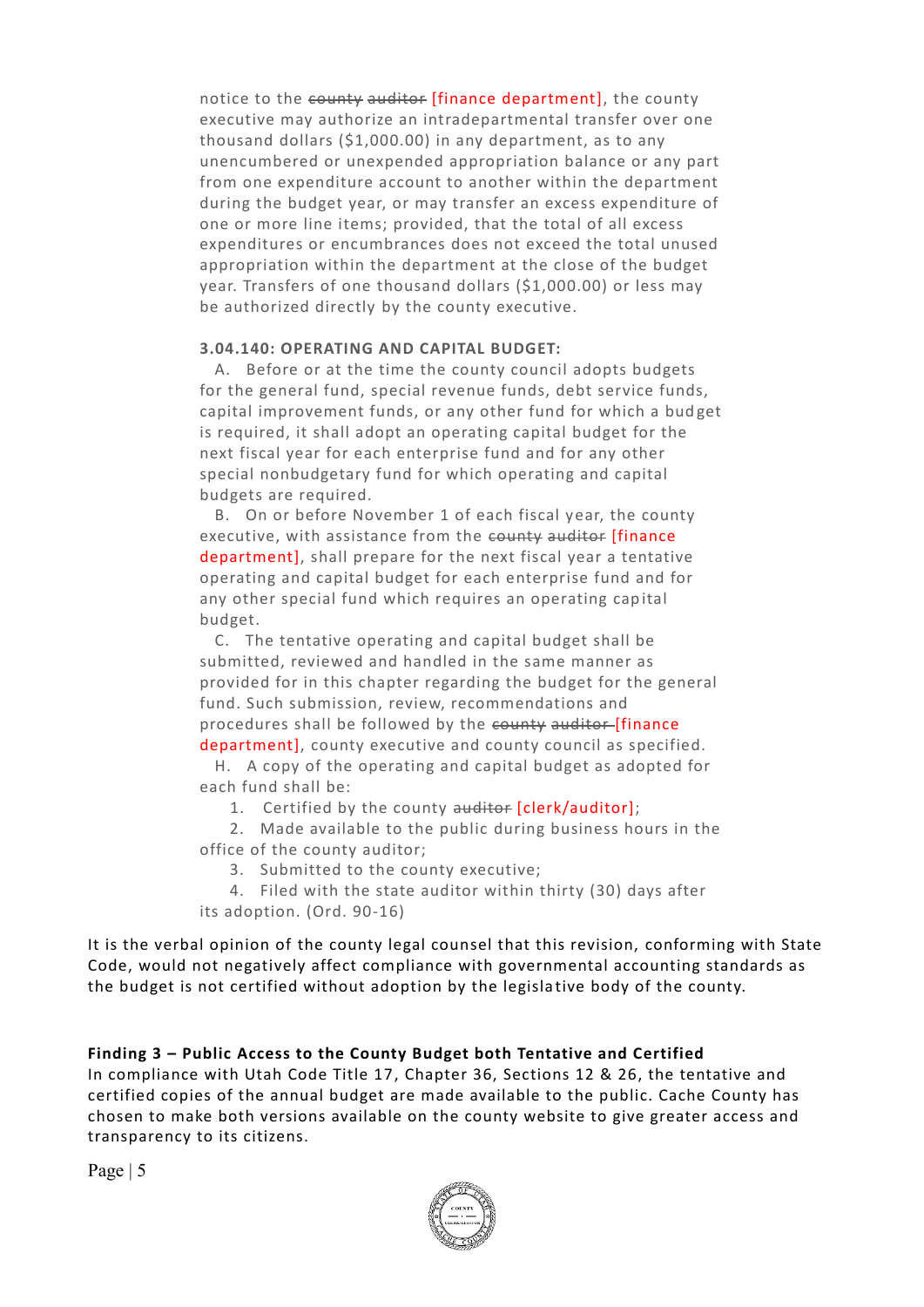Whereas the Utah Code allows for a linked copy of the county's website under Chapter 17, Chapter 36,  $12(2)(c)$  and  $26(2)(c)$ ; and whereas the standard business hours of the county are not as accessible as 24/7 web access; and whereas the county already maintains council agendas and meeting minutes on the county website; It is the recommendation of the Auditor that the Cache County Code be amended as follows:

### **CHAPTER 3.04**

### **FISCAL PROCEDURES AND BUDGETING 3.04.070: ADOPTION OF BUDGET:**

 A. The county council shall review, consider and tentatively approve, upon motion, a tentative budget with any modifications it deems appropriate.

 B. The tentative budget and all supportive schedules and data shall be a public record available for inspection during business hours at the offices of the county auditor for [on the county website] at least ten (10) days prior to the public hearing on the adoption of the final budget.

#### **3.04.080: CERTIFICATION:**

 A. A copy of the final budget, and of any subsequent amendment thereof, shall be certified by the county auditor and filed with the state auditor not later than thirty (30) days after its adoption.

 B. A copy of the budget, similarly certified, shall be filed in the office of the county auditor for inspection by the public during business hours [and made available on the county website].

 C. A copy of the final budget shall be submitted by the county auditor to the county executive.

### **3.04.140: OPERATING AND CAPITAL BUDGET:**

 H. A copy of the operating and capital budget as adopted for each fund shall be:

Certified by the county auditor;

 2. Made available to the public during business hours in the office of the county auditor; [on the county website;]

3. Submitted to the county executive;

 4. Filed with the state auditor within thirty (30) days after its adoption.

### **Finding 4 – Revision of Payment Procedure**

The present Cache County Code that speaks on the remittance of payments, operates under Utah Code Title 17, Chapter 15 and establishes a warrant process under the authority of the county auditor. However, the county actually operates under Utah Code Title 17, Chapter 19a which places the authority of the annual budget under the county executive and allows for the county council to delegate an accounting service provided for or executed on behalf of the entire county, which is hereto referred as the finance department. With these delegations, the finance department functions under Utah Code Title 17, Chapter 19a-301(1)(ii) for the remittance of payments.

Whereas Cache County has established the county executive as the formal budget officer;

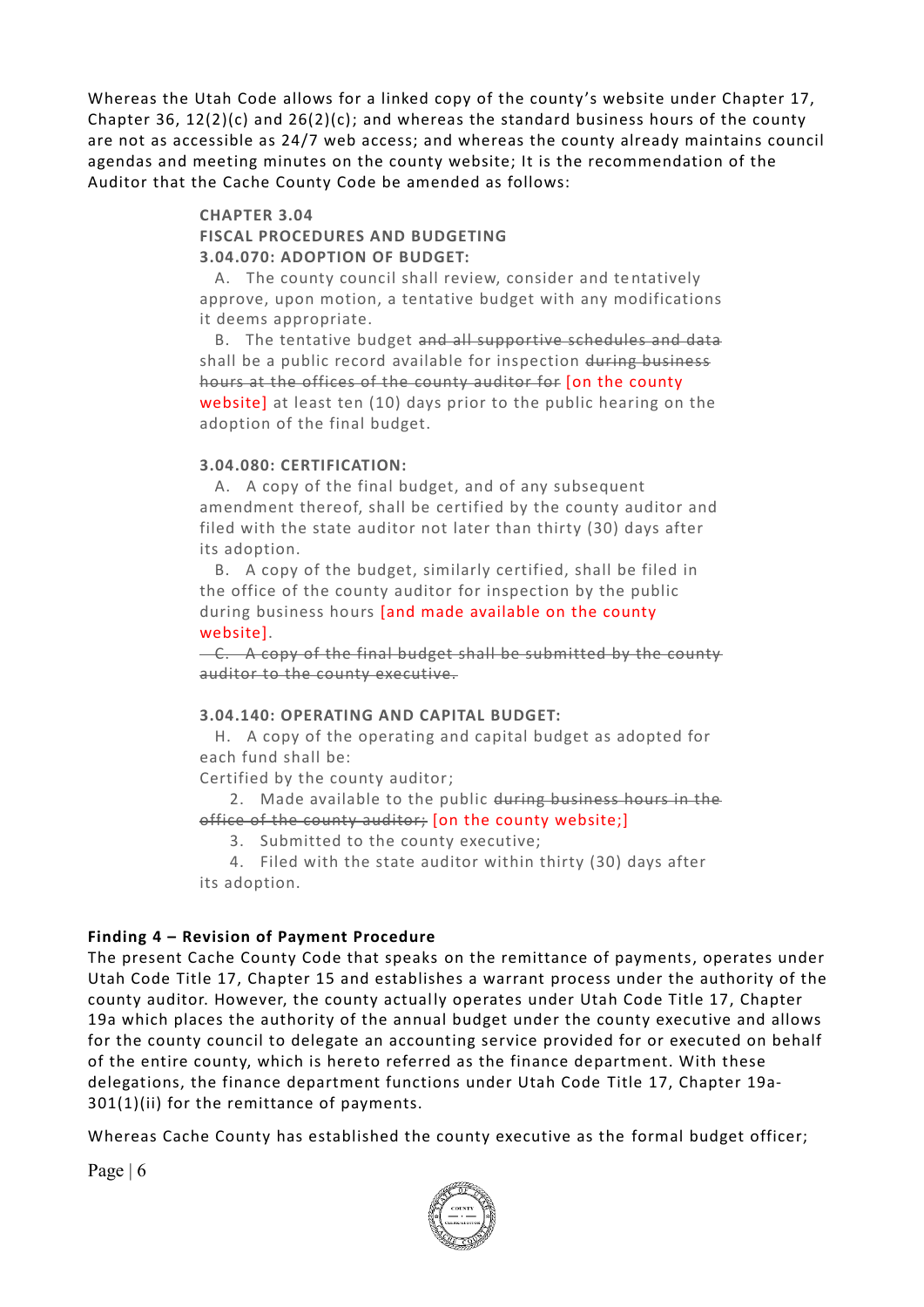and whereas the county council has delegated accounting services be provided on behalf of the county by the finance department; and whereas the current county code does not match correct accounting processes as being performed by said accounting service; It is the recommendation of the Auditor that the Cache County Code be amended as follows:

### **CHAPTER 3.20 WARRANTS [PAYMENTS]** SECTION: 3.20.010: Definition [Authorization] 3.20.020: Contents 3.20.030: Approval and Issuance 3.20.040: Payment

3.20.050: County Council

#### **3.20.010: DEFINITION [AUTHORIZATION]:**

A warrant is an order in a specific amount drawn upon the county treasurer by the county auditor. (Ord. 90-16) [The county operates under Title 17-19a-205(2)(b) and 17-19a (3) of Utah Code and remits payments under Chapter 17-19a-301(1)(ii)]

#### **3.20.020: CONTENTS:**

- A. All warrants [request for payment] must distinctly specify:
	- 1. The liability and purpose for which they are drawn;
	- 2. When they accrued;
	- 3. The funds from which they are to be paid;
	- 4. The number, date, and amount to be paid; and
	- 5. The name of the person to whom payable.

 B. All warrants must be numbered consecutively during each calendar year. (Ord. 90-16)

### **3.20.030: APPROVAL AND ISSUANCE:**

A. The county auditor [finance department upon receipt of an approved purchase order or voucher, shall prepare a list of warrants to be issued and the actual warrants within fourteen (14) days. shall notify the county treasurer of the aggregate amount of all contemporaneous payments.]

 B. The list of warrants and warrants if requested shall be submitted to the county executive or a designee who shall review and approve or disapprove the warrants, signing those approved and returning the list to the county auditor within three (3) days. [The finance department shall notify the county treasurer and the county executive as described in subsection C, of the amount and payee of all payments made by check or other payment mechanism.]

 C. The county auditor shall register all warrants and retain a copy of the original warrant. (Ord. 90-16) [(a) As used in this subsection, "remuneration" means a warrant, check, or other payment mechanism.

(b) For a remuneration issued by the finance department, the department shall:

(i) number each remuneration consecutively, commencing

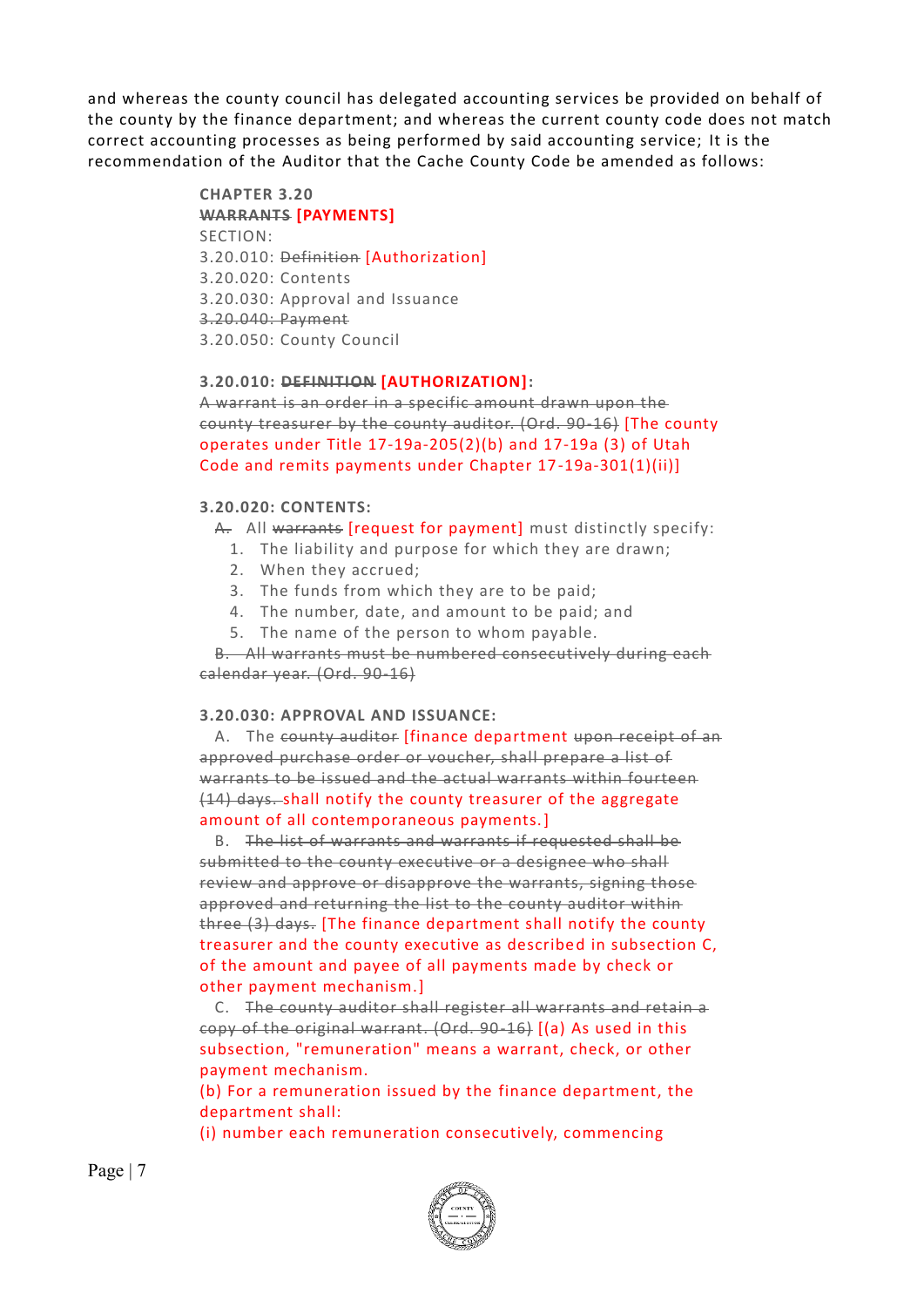annually on the first day of January; and (ii) state on the remuneration: (A) the number of the remuneration; (B) the date of payment; (C) the amount of the payment made; (D) the name of the person to whom payable; and (E) the purpose for which the remuneration was made. D. The finance department shall dispose of a payment not presented for collection in accordance with Title 67, Chapter 4a, Revised Uniform Unclaimed Property Act.]

#### **3.20.040: PAYMENT:**

 A. The county auditor will present approved warrants to the county treasurer for payment.

 B. Warrants shall be paid in the order of presentation to the county treasurer and as funds are available.

-C. The county treasurer shall note upon the back of each warrant the date of presentation and the date of payment. D. If the county fund from which the warrant is to be paid is insufficient, the warrant must be so registered and paid in the order of presentation as funds become available.

 E. Warrants not presented within two (2) years from the date of issuance shall be cancelled. (Ord. 90-16)

**3.20.050 [3.20.040]: COUNTY COUNCIL:**

At least monthly, a list of warrants [payments] approved and issued for each month shall be submitted to the county council for its information and placed in the minutes of its meetings. No action or approval of the county council is required as to warrants.

Approval of these revisions supports the county's purchasing policy as adopted on March 24th, 2015 in Ordinance No. 2015-05.

### **Finding 5 – Roles Defined for Asset Management**

The inventory, management, and review of all county assets as defined in Utah Code Title 11, Chapter 13 are presently under the roles and responsibilities of the county auditor. The Cache County finance department in partnership with county IT created a program to track and maintain county-controlled assets as defined in Cache County Code Title 3 , Chapter 28 that went into implementation at the end of fiscal year 2021.

Whereas the Cache County council has set its purchasing policy and procedures for the tracking of county controlled and capital assets over a certain valuation in Ordinance No. 2002-20 adopted on January 3rd, 2020; and whereas the assets therein listed are tracked in accordance with Utah Code Title 3-28 by the finance department and not the county auditor; It is the recommendation of the Auditor that the Cache County Code be amended as follows:

> **CHAPTER 3.40 SURPLUS PROPERTY**

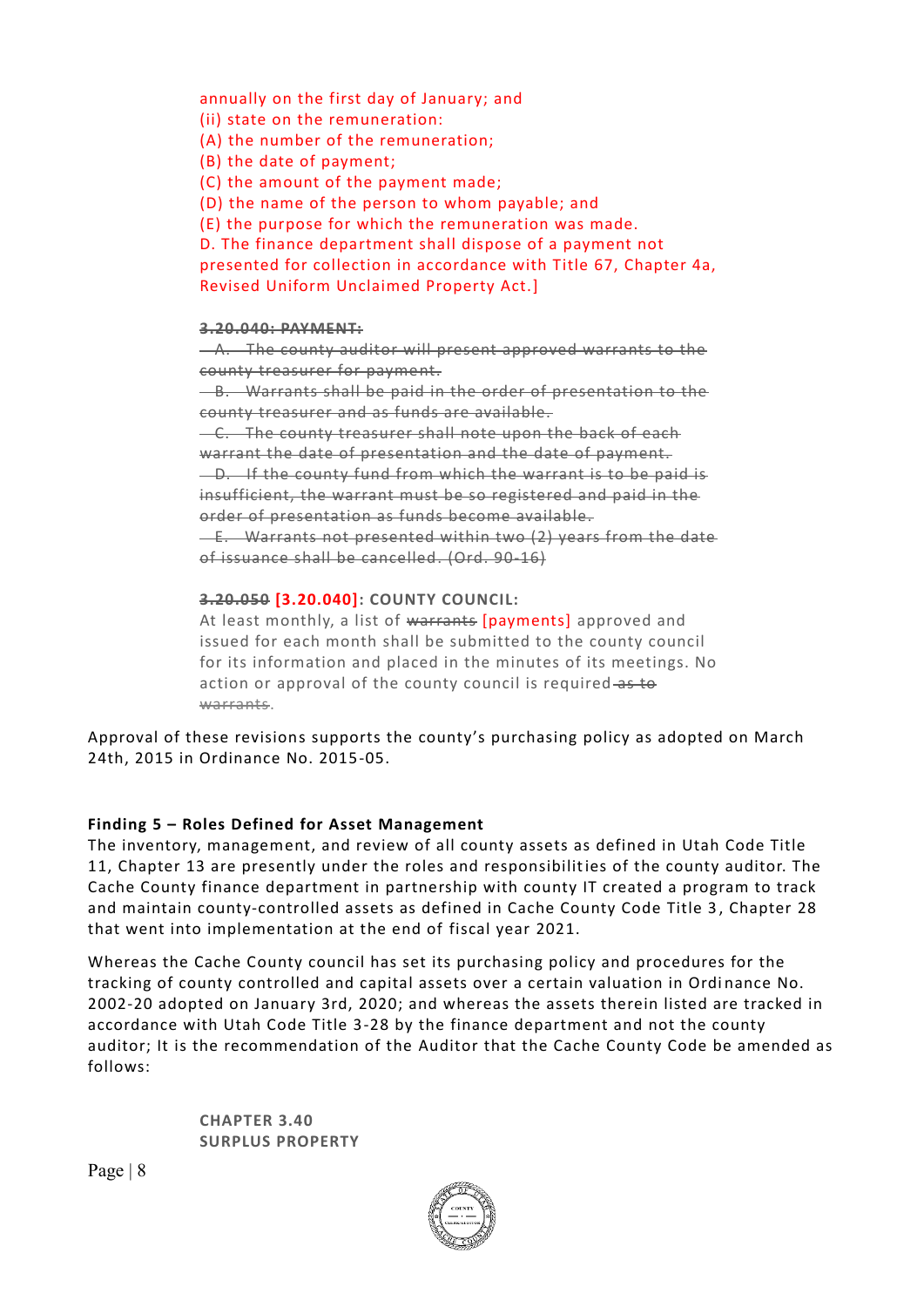#### **3.40.010: DECLARATION OF PROPERTY AS SURPLUS:**

 A. This chapter applies only to the real and tangible personal property of the county listed by the county auditor [finance department] in an official inventory of county general fixed assets. For the purposes of this chapter, "disposition" or "dispose" means the transfer of ownership from the county to any other party or entity by any method.

B. No real or any tangible personal property list by the county auditor [finance department] in an official inventory as a county general fixed asset may be disposed of unless it has first been declared to be surplus in accordance with the provisions of this chapter.

#### **3.40.020: PROCEDURES:**

A. The county auditor [finance department] shall maintain an official inventory of all county general fixed assets in accordance with the provisions of Utah Code Annotated section 17 -36-  $6(1)(i)$ , as amended, and a list of all county property that has been declared surplus.

#### **3.40.030: DISPOSAL OF PERSONAL PROPERTY:**

 A. For purposes of this chapter "personal property" means tangible personal property currently on the general fixed asset list.

 B. If a county department head, having county personal property under his or her control or supervision which the department head has determined is no longer needed by that department or is unusable, the department head shall notify the county executive who shall in turn notify all county department heads of the availability of such property. If any other department head requests the designated available property for their respective department or division, the county executive has the option of transferring the property to the requesting department head. The county executive shall notify the county auditor [finance department] of all transfers.

 C. If no requests for the available personal property are received from any county department head and the county executive deems it reasonable and in the public interest to dispose of the property, the county executive shall declare the property surplus and proceed to dispose of the personal property in accordance with the provisions of this chapter as the county executive deems to be in the best interest of the county.

 D. If surplus personal property is not readily marketable or marketable for a fair market value because of its condition, the county executive may dispose of that personal property by any reasonable means.

 E. The county clerk shall execute and deliver to the county executive the documents necessary for the sale or transfer of any titled personal property which is sold or transferred as surplus property.

F. Upon the disposal of any personal property of the county,

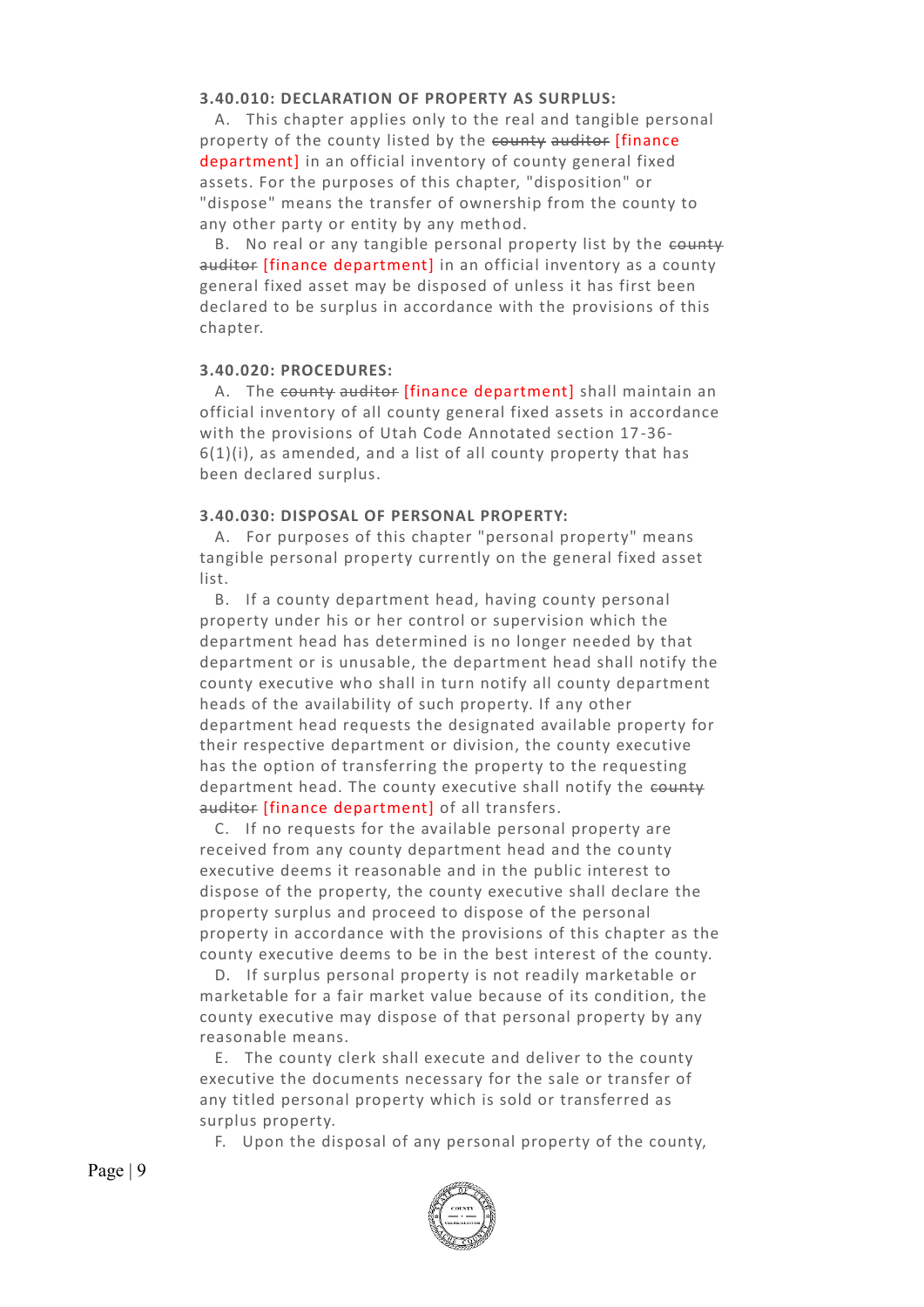the county executive shall forward to the county auditor [finance department] the revenues received to be receipted into the county funds and a record of the disposition thereof, including the date, amounts received, the manner of disposition, the party to whom the property was sold or transferred, and any supporting documentation. The county executive shall maintain a record of final dispositions for auditing purposes.

### **Finding 6– Roles Defined in Bond Procedures**

All bonds issued by the county are done so in compliance with applicable federal and state laws, including, but not limited to, United States internal revenue code; the Utah municipal bond act as outlined in Utah Code Annotated Title 11, chapter 14, as amended; the Utah refunding bond act as outlined in Utah Code Annotated Title 11, chapter 27, as amended; Utah municipal building authority act as outlined in Utah Code Annotated section 17A-3-901 et seq., as amended; Utah bond validation act as outlined in Utah Code Annotated Title 11, chapter 30, as amended; and the Utah uniform fiscal procedures act for counties as outlined in Utah Code Annotated Title 17, chapter 36, as amended.

However, the Cache County Code designates the county auditor not the formal budget officer (or county executive being they one and the same) review all documentation for, submit opinion and recommendation thereof, and attend the issuance of all county bonds.

Whereas the formal budget officer is the same as the county executive; and whereas the review of documentation, recommendation, and issuance of bond has historically been performed by said formal budget officer; and whereas the county council has designated the accounting service provided for or executed on behalf of the entire county to the finance department; and whereas all previously stated are in compliance with all applicable federal and state laws as listed; It is the opinion of the Auditor that the Cache County Code be amended as follows:

> **CHAPTER 3.36 BONDS 3.36.020: BOND PROCEDURE:**

 A. The county shall reserve the right to designate or retain bond counsel of its choosing for any bond issuance.

 B. No bond issuance shall be approved until the county attorney and county auditor [formal budget officer] have reviewed all bond documents and procedures and have submitted their opinions and recommendations.

C. The county executive, county auditor and county attorney, or their designees, and such other officers as may be required or appropriate, shall attend each bond closing.

 D. No bond issuance shall be made except upon the specific approval of the county council in the manner as required by the appropriate laws and bond issuance requirements. (Ord. 90 -16)

### **3.36.040: REPORTS AND REVIEW:**

A. The county auditor [finance department] shall keep and maintain records regarding payments, interest, credits and the fiscal status of all bonds issued by the county.

B. The county auditor [finance department] shall submit progress or status reports of all outstanding bonds to the county

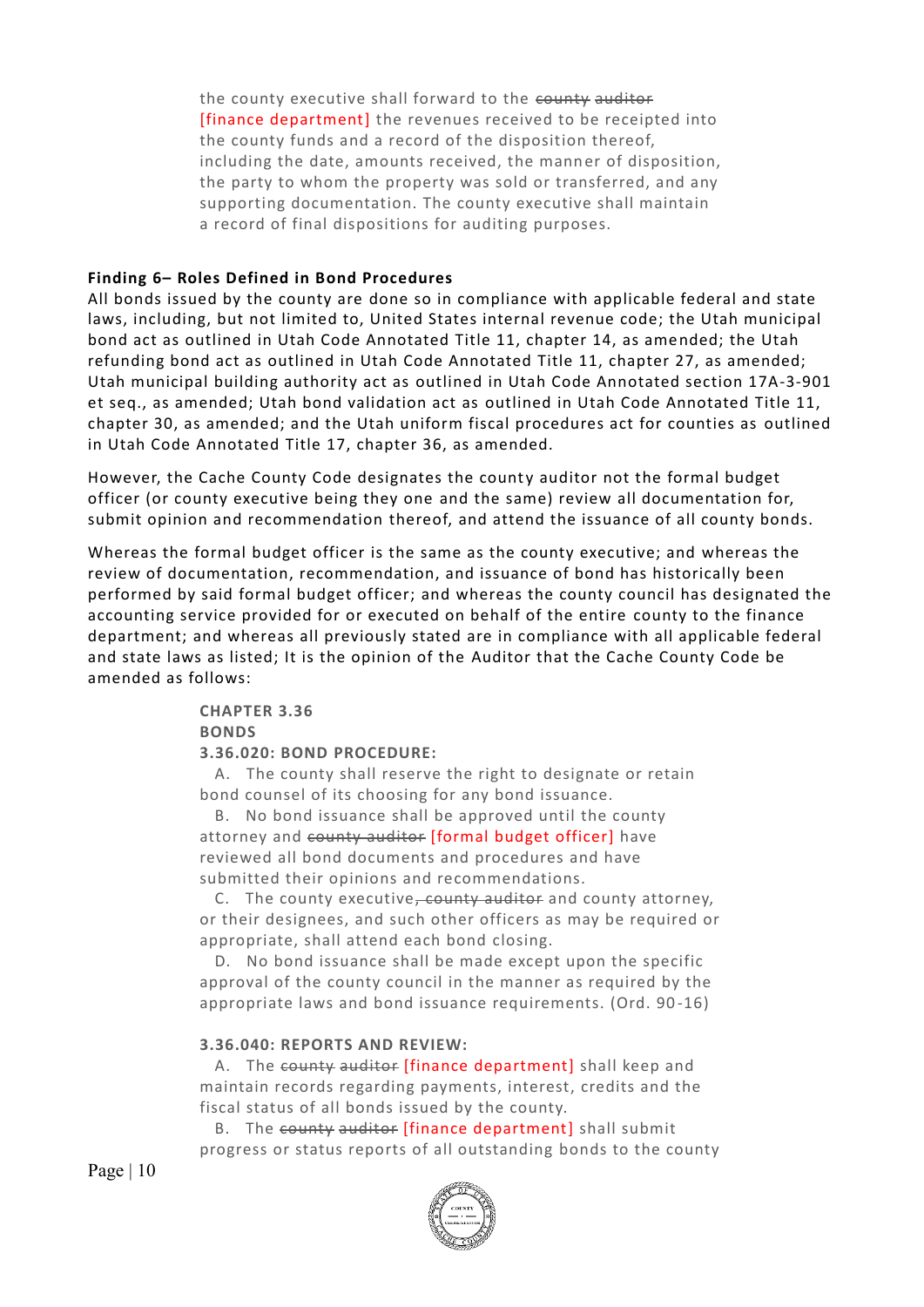council and county executive at least annually or upon specific requests. (Ord. 90-16)

### **Finding 7 – Roles Defined in Reimbursement Procedures**

Utah Code Title 17, Chapter 16(2), as well as Title 11, Chapters 13, 55, & 57, set the parameters for allowable reimbursements. Cache County Code Title 3, Chapter 44 complies with all State code sections. The county code places the county auditor in a position of review and action on all travel expenditures. The actual processes in Cache County for reimbursements fall under the purview of the finance department.

Whereas travel expenses are defined and agreed upon within both State and County Code; and whereas the county council has designated the accounting service provided for or executed on behalf of the entire county to the finance department; and whereas review is already completed by department heads; It is the recommendation of the Auditor to amend the Cache County Code as follows:

#### **CHAPTER 3.44 REIMBURSEMENTS**

**3.44.010: TRAVEL:**

 A. A request for travel reimbursement will only be allowed if approved according to limitations in section 3.08.060 of this title.

 B. A mileage log shall be kept in all county vehicles. Mileage shall be logged every time the vehicle is used. The mileage logs shall be submitted monthly to department heads for approval and forwarded to the county auditor's office [finance department] for review and action.

### **3.44.060: DUPLICATION OF REIMBURSEMENTS PROHIBITED; DISTRIBUTION OF PROCEEDS FROM OUTSIDE SOURCES:**

 A. No county officer or employee shall receive reimbursement for any travel, per diem or other expense if such officer or employee has received reimbursement from any other source for such expense or per diem.

 B. In the event any county officer or employee receives any reimbursement from a source other than the county which duplicates any reimbursement from the county, the officer or employee shall immediately submit the reimbursement rec eived from the outside source to the county auditor [finance department] and that reimbursement shall be placed back into the fund or line item budget from which the original reimbursement was taken. (Ord. 90-16; amd. Ord. 94-10)

### **3.44.070: REIMBURSEMENT PROCEDURES:**

Claims for reimbursement shall be made in a manner and using voucher or other forms as required by the county auditor [finance department] or as provided by resolution of the county council. (Ord. 90-16)

### **Finding 8 – Mileage Defined When a Taxable Benefit**

Page | 11 The Cache County Code does not account for mileage as defined by IRS Treas. Reg. Section

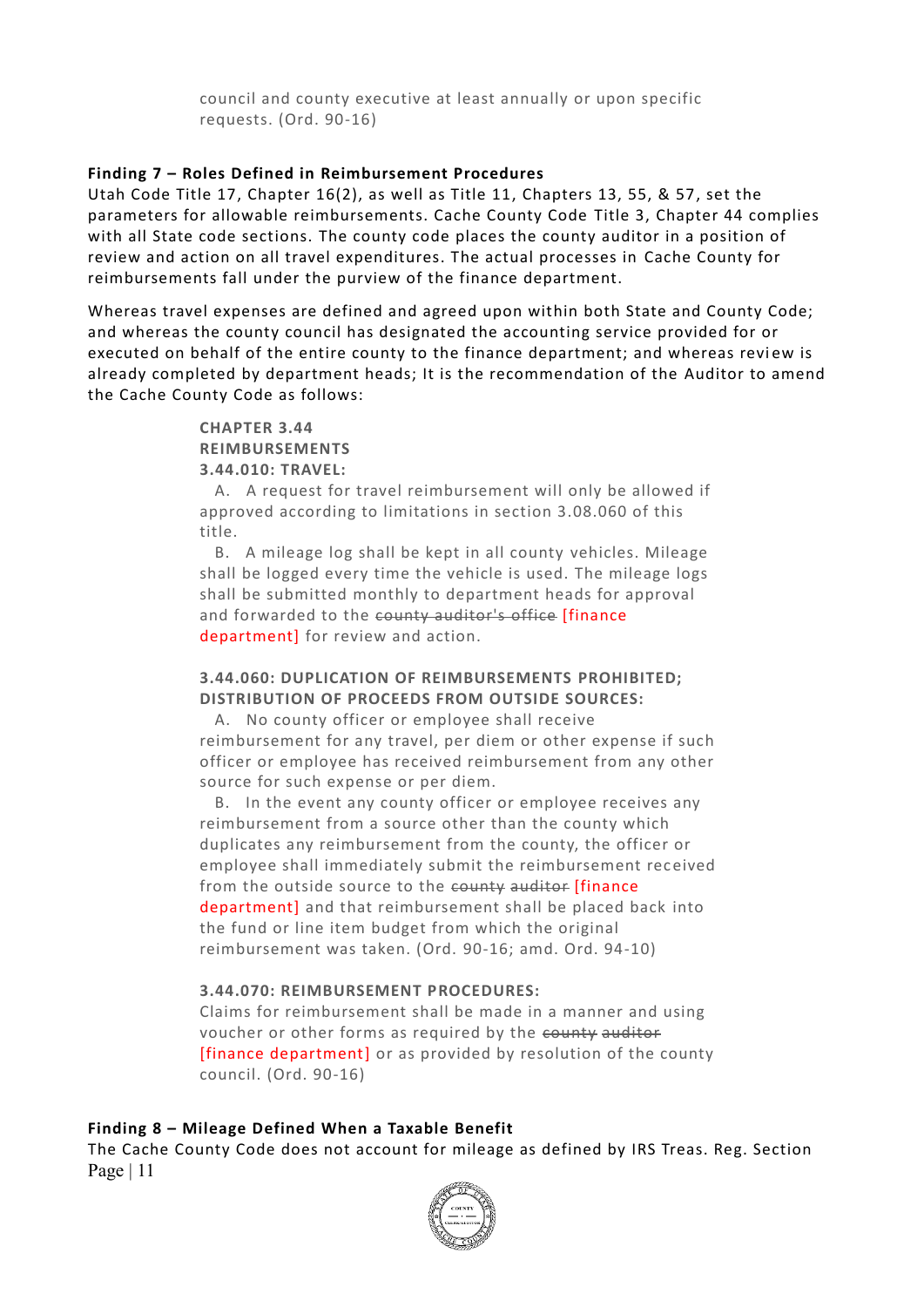1.61-21 and allowable in Utah Code Title 17-16-202(9)(b)(x) and Title 11-57-102(3)(b)(iii). Mileage that qualifies under these code sections are taxable and to maintain compliance with Federal Treasury Regulations the finance department is working outside the scope of the current Cache County code.

Whereas the Internal Revenue Service requires the taxation on all mileage as defined by IRS Treas. Reg. Section  $1.61-21(c)(2)$ ; and whereas the above-listed code sections allow for such mileage; and whereas the county's designated accounting service already has processes to report and tax said mileage in compliance with the previous stated; It is the recommendation of the Auditor that the Cache County Code be amended as follows:

> **CHAPTER 3.44 REIMBURSEMENTS 3.44.010: TRAVEL:**

 A. A request for travel reimbursement will only be allowed if approved according to limitations in section 3.08.060 of this title.

 B. A mileage log shall be kept in all county vehicles. Mileage shall be logged every time the vehicle is used [as defined by IRS Treas. Reg. Section 1.61-21.] The mileage logs shall be submitted monthly [at the end of every payroll cycle] to department heads for approval and forwarded to the county auditor's office for review and action.

### **Finding 9 – Roles Defined in the Handling of Grant Funds**

The Utah Code does not speak to the administration of grant funds other than Title 17 , Chapter 33-15(3) Notwithstanding any provision to the contrary, no rule or regulation shall be adopted by the county legislative body which would deprive the county or any of its departments, agencies, or institutions of state or federal grants or other forms of financial assistance. The Cache County code as written gives disbursement and oversite of grant funds to the county auditor through Ordinance No. 96-01 adopted on February 13th, 1996.

Whereas grant funds are expended within a county 's budget and will therefore be audited as such; and whereas the county council has designated the accounting service provided for or executed on behalf of the entire county to the finance department; It is the recommendation of the Auditor to amend the Cache County Code as follows:

### **CHAPTER 3.48 GRANTS 3.48.030: AUDITOR [AUDIT]:**

 A. The receipt and disbursement of grant funds shall be administered by the county auditor [finance department].

B. The county [independent] auditor shall audit all funds in accordance with the standards and procedures set forth for audits in chapter 3.32 of this title and in the grant documents. (Ord. 90-16; amd. Ord. 96-01)

### **3.48.060: AUDITOR'S [FINANCE DEPARTMENT'S] BUDGETARY PROCEDURES FOR APPROVED GRANTS:**

A. The auditor [finance department] will assign specific budgetary accounts for each grant revenue and separate accounts will be assigned where necessary to identify grant

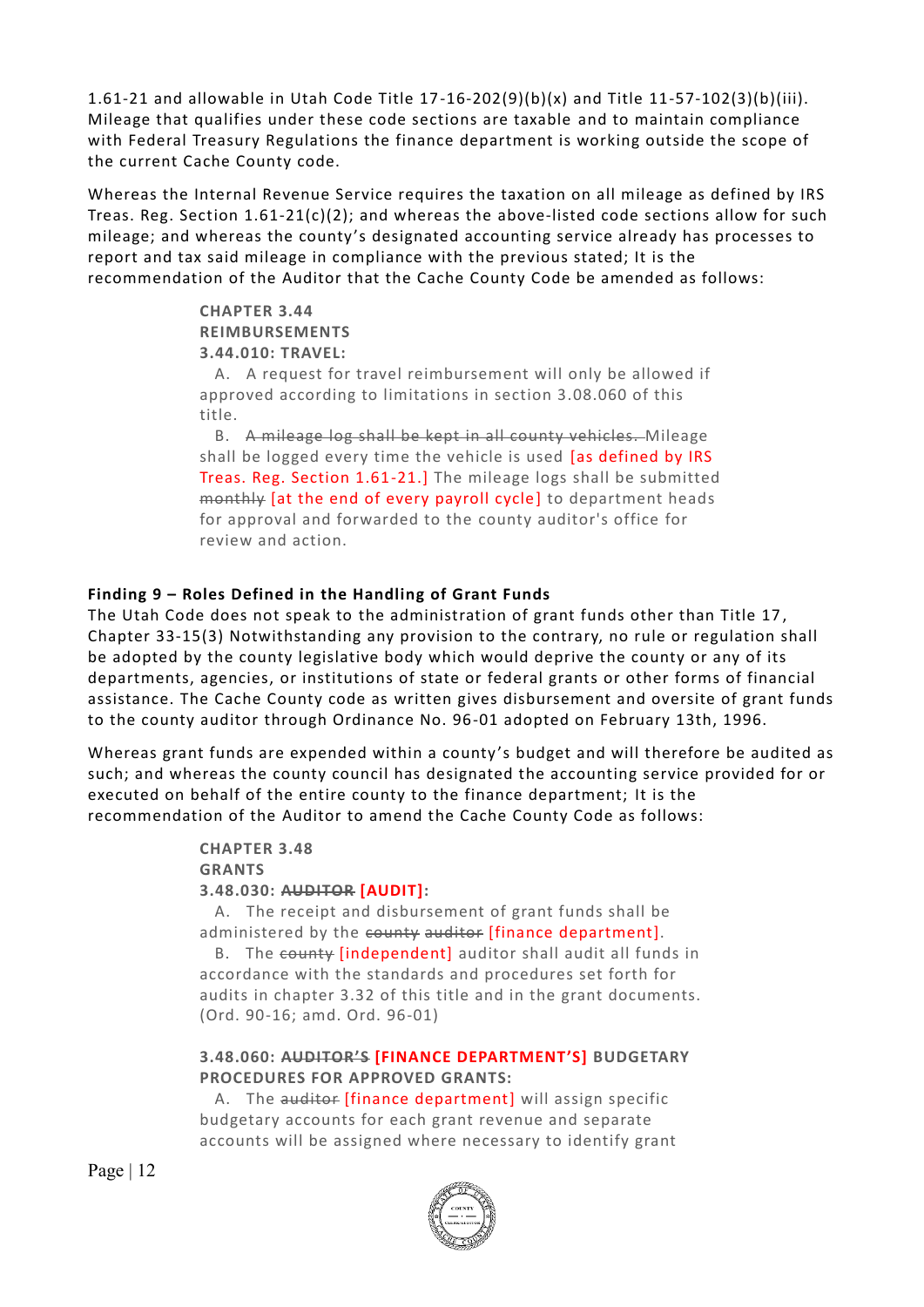expenditures. The grant application containing the detailed budget plan document will be the basis for determining the budgetary accounts.

B. All grant expenditures shall be submitted to the county auditor [finance department] prior to payment so the auditor's office [finance department] can verify that the expenditure is appropriate under the terms of the grant. The auditor's office [finance department] shall maintain a separate file for each grant and the file shall contain a copy of the approved grant application along with all requests for reimbursements.

 D. All requests for reimbursements under the terms of the grant shall be coordinated through the county executive's and county auditor's offices [finance department]. The auditor's office [finance department] shall verify that all expenditure reimbursements have been properly posted to the appropriate budget. The auditor's office [finance department] shall coordinate with the department administering the grant on a monthly basis to ensure that all reimbursements for expenditures incurred are submitted for on a timely basis. (Ord. 90-16; amd. Ord. 96-01)

### **3.48.080: COMPLETED GRANTS:**

Upon the completion of a grant, the administering department shall coordinate with the auditor's office [finance department] on submitting all required documentation to the granting agency as required in the approved grant application. (Ord. 90 -16; amd. Ord. 96-01)

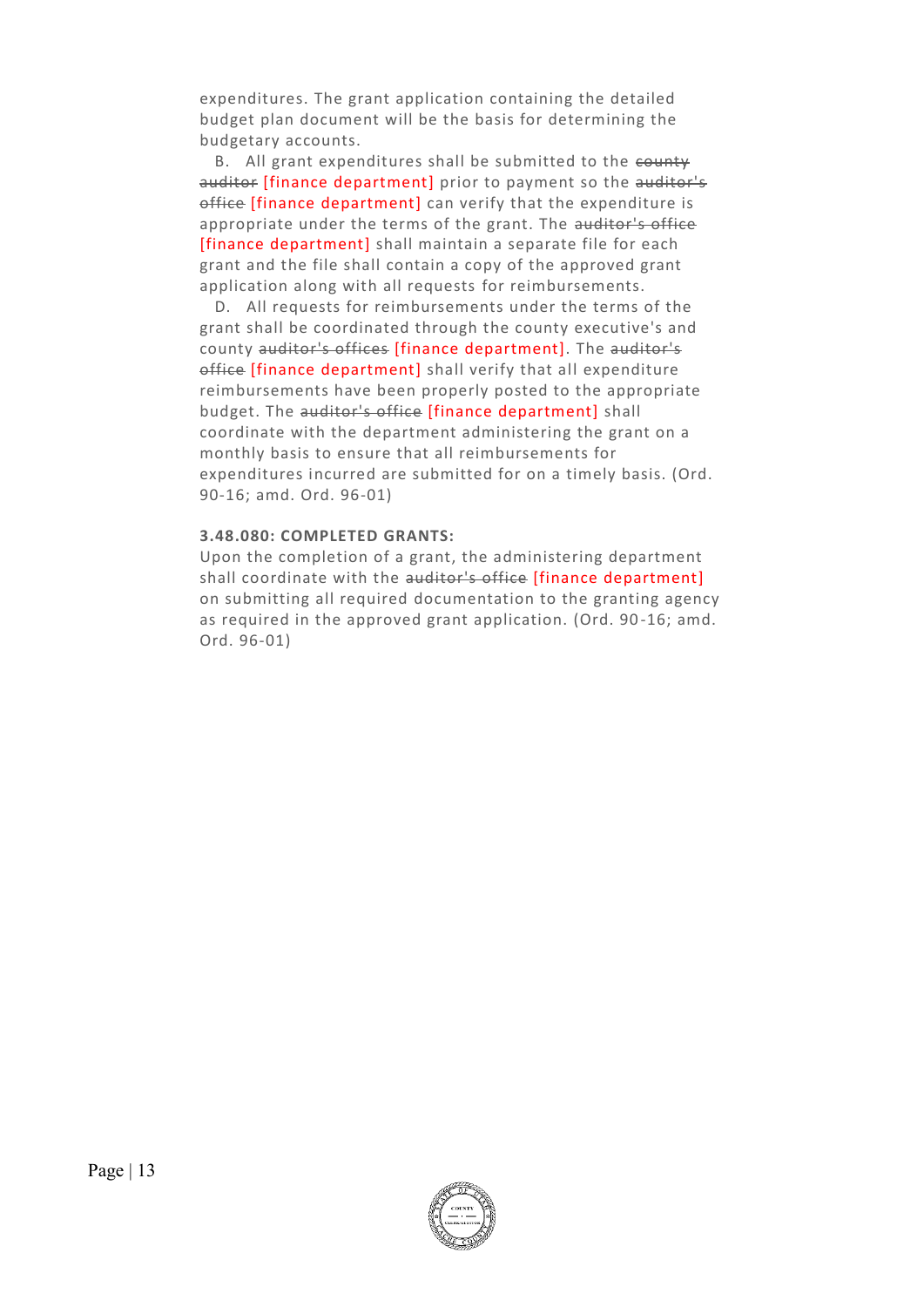### **Citations:**

Cache County Code Title 3 as amended Revenue & Finance

U.C.A. § 17-19a (2012) County Auditor

U.C.A. § 17-34 (2012) Municipal-Type Services to Unincorporated Areas

U.C.A. § 17-36 (2012) Uniform Fiscal Procedures Act for Counties

- U.C.A. § 11-13-P5 (2017) Fiscal Procedures for Interlocal Entities
- U.C.A. § 17-19a-204 (2012) Auditing services

(1) (b) The county auditor may not audit the auditor's own office, including any of the county auditor's financial records or accounts.

Cache County Ordinance 90-16 adopted December 18th, 1990 Fiscal Procedures for the County

Cache County Code Amended (1990) 3.04.050 Budget Officer

Cache County Code Amended (1990) 3.04.060 Budget Preparation and Submission

U.C.A. § 17-19a-205 (2012) 17-19a-205 Accounting services.

(2) The county legislative body may, by ordinance, delegate an accounting service provided for or executed on behalf of the entire county:

(a) to the county executive; or

(b) to an office's or department's officer or director.

(3) If a county legislative body delegates an accounting service in accordance with Subsection (2), the legislative body shall make the delegation:

(a) in accordance with good management practice to foster effectiveness, efficiency, and the adequate protection of a county asset; and

(b) by considering appropriate checks and balances within county government.

- U.C.A. § 17-36-12 (2021) Notice of budget hearing.
	- (2) Notice of such hearing shall be published:

(c) on the home page of the county's website, either in full or as a link, if the county has a publicly viewable website, beginning at least seven days before the hearing and until the hearing takes place.

U.C.A. § 17-36-26 (2021) Increase in budgetary fund or county general fund -- Public hearing.

(2) Notice of the public hearing described in Subsection (1) shall be published at least five days before the day of the hearing:

(c) on the home page of the county's website, either in full or as a link, if the county has a publicly viewable website, until the hearing takes place.

U.C.A. § 17-19a-301 (2012) Payments and warrants.

(1) (ii) subject to Subsection (2)(b), a check or other payment mechanism as may be adopted in accordance with Chapter 36, Uniform Fiscal Procedures Act for Counties.

U.C.A. § 17-19a-205 (2012) Accounting services.

(2) The county legislative body may, by ordinance, delegate an accounting service provided for or executed on behalf of the entire county:

(b) to an office's or department's officer or director.

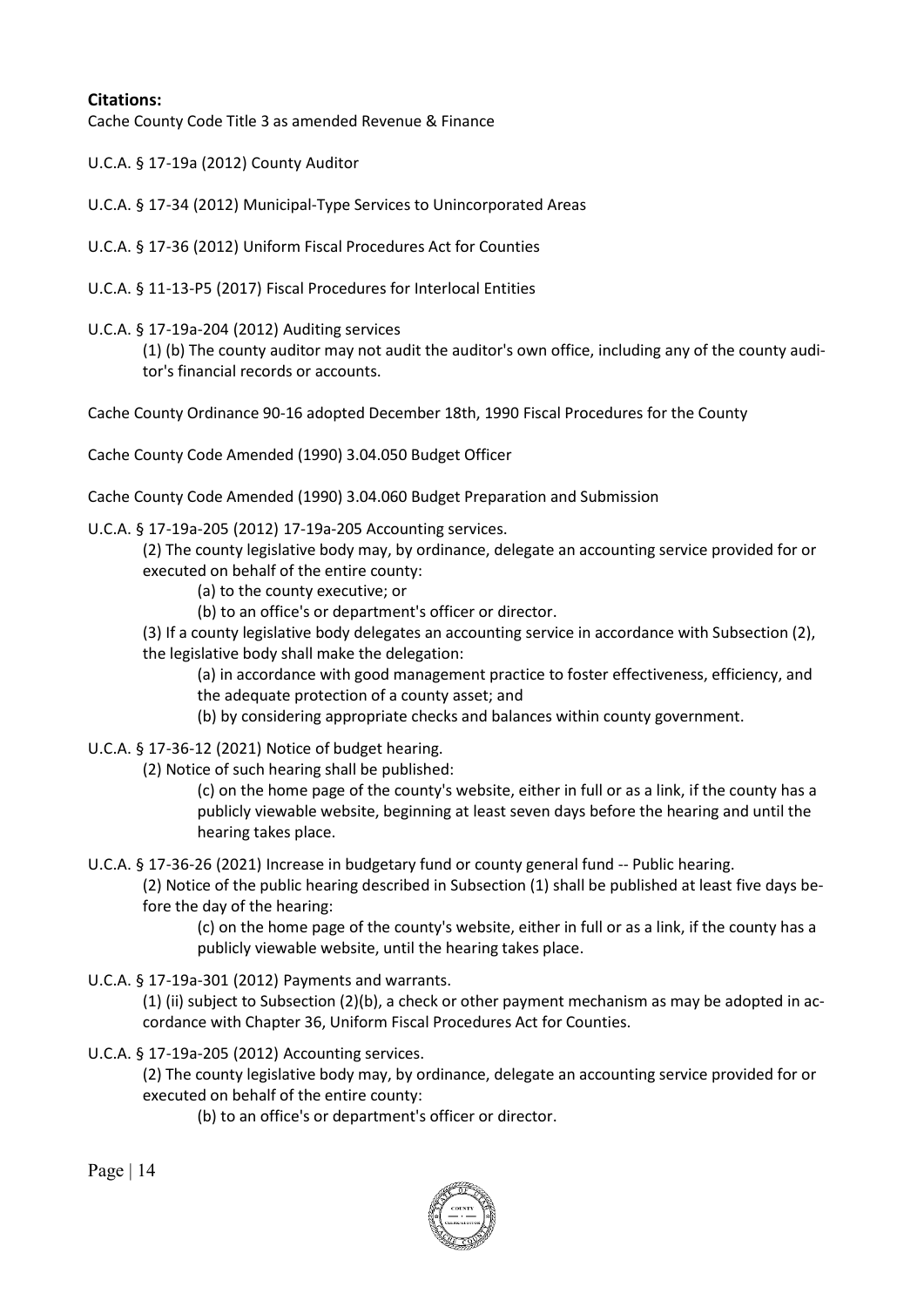U.C.A. § 17-19a-3 (2012) Payments and warrants.

Cache County Ordinance 2015-05 adopted December 24th, 2015 Purchasing, Public Improvement, and Contracts

Cache County Code Amended (1990) 3.28 Assets

Cache County Ordinance 2002-20 adopted January 3rd, 2002 Cache County Fiscal Procedures

U.C.A. § 11-14 (2005) Utah Municipal Bond Act

U.C.A. § 11-27 (1981) Utah Refunding Bond Act

U.C.A. § 17A-3-901 et seq. (2011) Utah Municipal Building Authority Act

U.C.A. § 11-30 (1987) Utah Bond Validation Act

U.C.A. § 17-36 (1975) Utah Uniform Fiscal Procedures Act for Counties

U.C.A. § 17-16-2 (2016) Personal Use Expenditure

U.C.A. § 11-55 (2017) Political Subdivision Board Compensation

U.C.A. § 11-57 (2017) Personal Use Expenditures for Political Subdivision Officers and Employees

Cache County Code Amended (1994) 3.44 Reimbursements

Cache County Ordinance 1994-10 adopted March 22nd, 1994 Reimbursement from Outside Sources to the Department Receiving the Reimbursement

U.C.A. § 17-16-202 (2016) Personal Use Expenditure: Definitions (9) (b) "Personal use expenditure" includes: (x) a travel expense;

U.C.A. § 11-57-102 (2017) Personal Use Expenditures for Political Subdivision Officers and Employees: Definitions

(3) (b) "Personal use expenditure" does not include:

(iii) a government vehicle that an officer or employee uses to travel to and from the officer or employee's official duties, including an allowance for personal use as provided by a written policy of the political subdivision.

Treas. Reg. Section 1.61-21 Taxation of Fringe Benefits

U.C.A. § 17-33-15 (2011) Duty of county legislative body to provide rules or regulations -- Conflicts with state or federal law.

(3) Notwithstanding any provision to the contrary, no rule or regulation shall be adopted by the county legislative body which would deprive the county or any of its departments, agencies, or institutions of state or federal grants or other forms of financial assistance.

Cache County Ordinance 96-01 adopted February 13th, 1996 County Policy on Grant Management

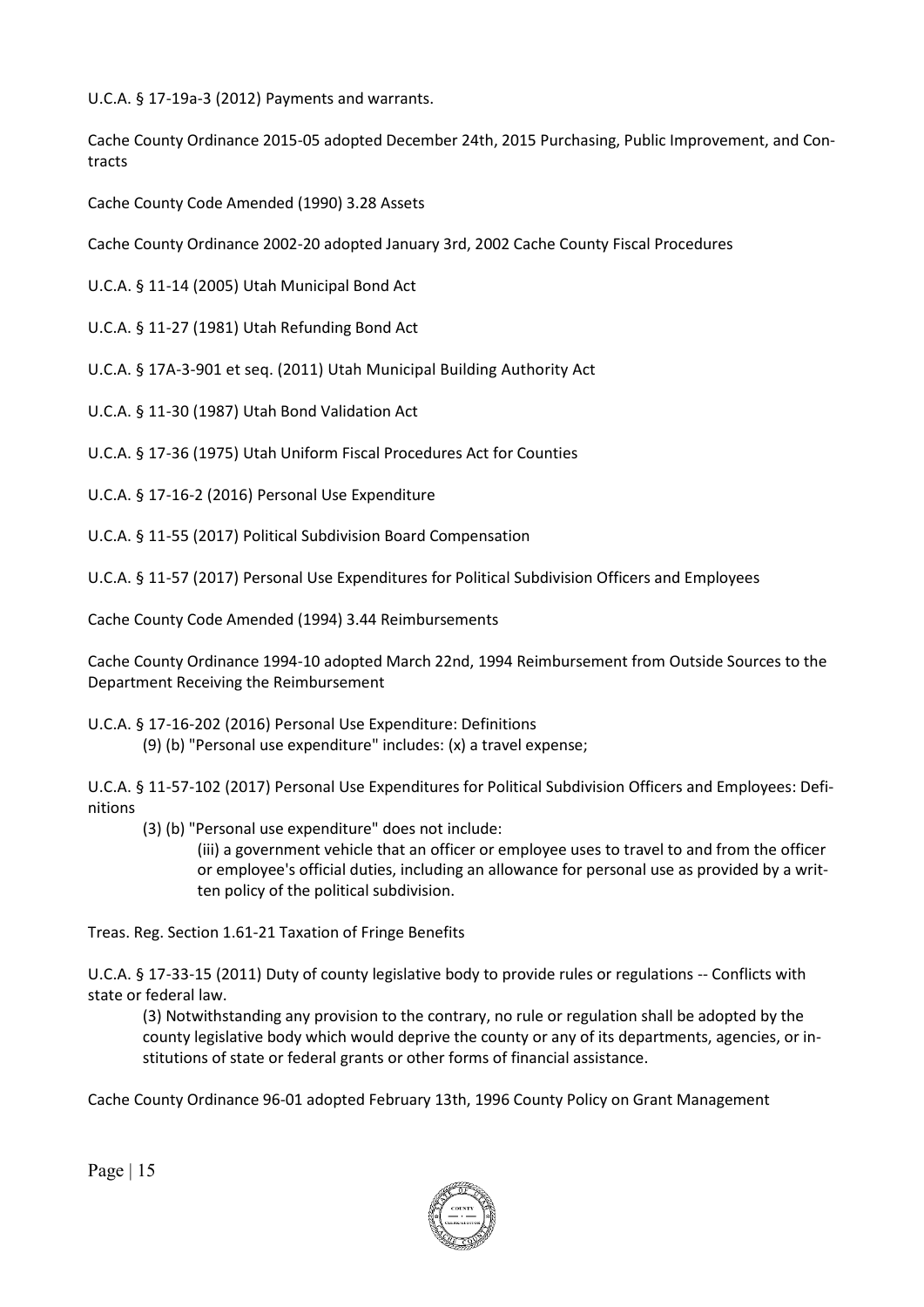### **APPENDIX Compilation of Corrections as Recommended**

### **CHAPTER 3.04 FISCAL PROCEDURES AND BUDGETING 3.04.050: BUDGET OFFICER:**

 $-A$ . The county executive, as chief executive officer of the county, shall direct the budget process as the formal budget officer and supervise and direct the centralized budgeting and participation of the various county departments, hoards [boards,] and agencies in the county budget process, subject to the provisions of chapters 3.04 through 3.56 of this title.

 B. The county auditor shall serve as the assistant county budget officer, subject to the provisions of chapters 3.04 through 3.56 of this title, and perform the duties of that position as those duties are specified in the Utah fiscal procedures act for counties, being set forth in Utah Code Annotated title 17, chapter 36, as amended. (Ord. 90-16)

### **3.04.060: BUDGET PREPARATION AND SUBMISSION:**

The following procedure, subject to the Utah uniform fiscal procedures act for counties, shall be followed in the preparation and submission of the annual county budget:

A. The auditor [finance department] shall prepare a budget report for the first eight (8) months of the year indicating actual revenues and expenditures, the current budget in terms of total annual budget, budget expenditures and revenues to date, and the remaining budget balance.

B. The auditor [finance department] will submit a copy of that report in full to the county executive and copies of the report as they pertain to each county department head. Each department head shall:

- 1. Review the report;
- 2. Made available to the public during business hours in the office of the county auditor; [on the county website;]
- 3. Submit that proposed department budget to the county executive on or before September 20, and a copy to the county auditor.
- C. The auditor [finance department] shall:

 1. Estimate anticipated revenues for the next budget year, review actual revenues and expenditures to date for the current year, and review other available and relevant budget information and data; and

 2. Prepare a proposed tentative county budget for the next year, together with recommendations regarding the budget and its implementations; and

 3. Submit a proposed tentative county budget for the next year, with recommendations, and copies of the department head proposals to the county executive on or before October 1.

D. The county executive shall:

1. Review the eight (8) month report of the county auditor

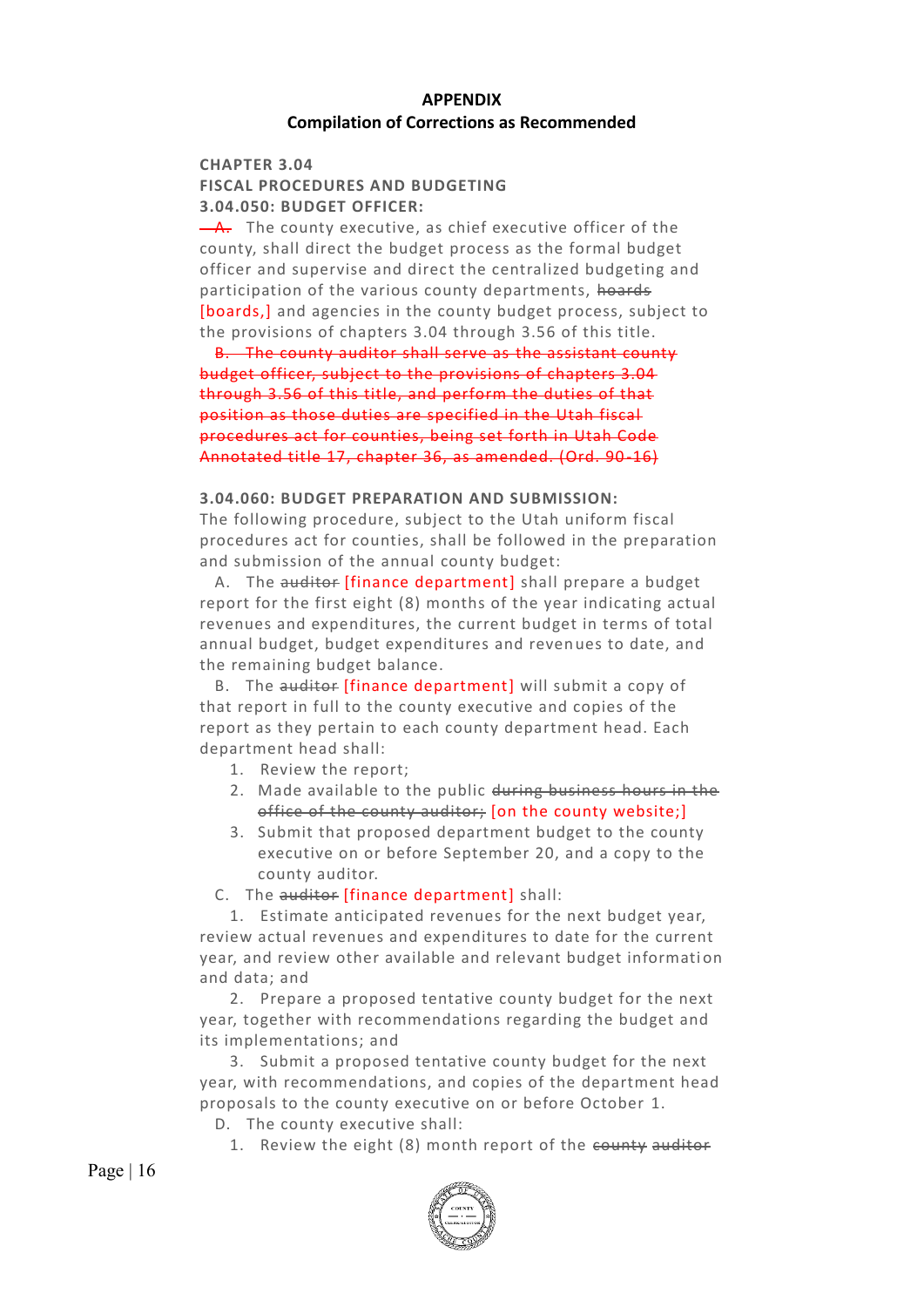[finance department], the proposed budget submitted by the department heads, and the proposed tentative budget and recommendations of the county auditor [finance department];

 2. Prepare a proposed budget and recommendations and confer with the county auditor [finance department] to reconcile any differences between the executive's proposed budget and the auditor's [finance department's] proposed budget and recommendations.

 E. The county auditor [finance department] shall prepare the revised tentative budget and recommendations proposed by the county executive.

 F. The county executive with support and assistance of the auditor [finance department] shall prepare and submit a budget message explanation of the revised tentative budget to the county council.

#### **3.04.070: ADOPTION OF BUDGET:**

 A. The county council shall review, consider and tentatively approve, upon motion, a tentative budget with any modifications it deems appropriate.

 B. The tentative budget and all supportive schedules and data shall be a public record available for inspection during business hours at the offices of the county auditor for [on the county website] at least ten (10) days prior to the public hearing on the adoption of the final budget.

#### **3.04.080: CERTIFICATION:**

 A. A copy of the final budget, and of any subsequent amendment thereof, shall be certified by the county auditor [clerk/auditor] and filed with the state auditor not later than thirty (30) days after its adoption.

 B. A copy of the budget, similarly certified, shall be filed in the office of the county auditor [finance department] for inspection by the public during business hours [and made available on the county website].

 C. A copy of the final budget shall be submitted by the county auditor to the county executive.

### **3.04.085: ELECTED OFFICIAL/DEPARTMENT HEAD RESPONSIBILITY:**

Each elected official and/or department head is designated to have accountability, authority, and responsibility for the fiscal management of their office or department. The elected official or department head shall work with the executive (formal budget officer) and auditor [the finance department] in making any adjustment to the budget(s) assigned to them. (Ord. 2007 - 07, 9-11-2007)

### **3.04.090: TRANSFERS:**

 A. With the consent of the county council and upon written notice to the county auditor [finance department], the county

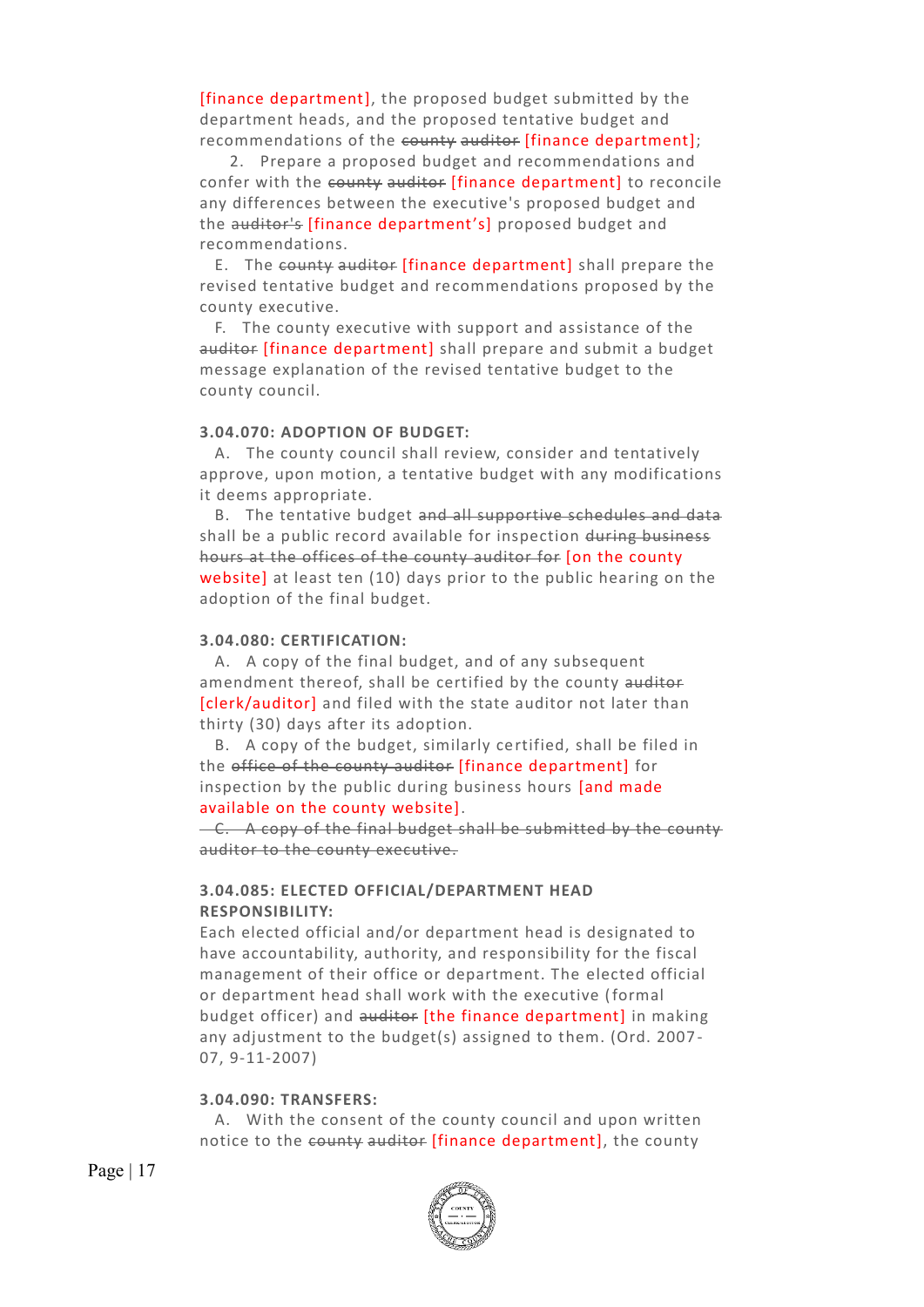executive may authorize an intradepartmental transfer over one thousand dollars (\$1,000.00) in any department, as to any unencumbered or unexpended appropriation balance or any part from one expenditure account to another within the department during the budget year, or may transfer an excess expenditure of one or more line items; provided, that the total of all excess expenditures or encumbrances does not exceed the total unused appropriation within the department at the close of the budget year. Transfers of one thousand dollars (\$1,000.00) or less may be authorized directly by the county executive.

#### **3.04.140: OPERATING AND CAPITAL BUDGET:**

 A. Before or at the time the county council adopts budgets for the general fund, special revenue funds, debt service funds, capital improvement funds, or any other fund for which a budget is required, it shall adopt an operating capital budget for the next fiscal year for each enterprise fund and for any other special nonbudgetary fund for which operating and capital budgets are required.

 B. On or before November 1 of each fiscal year, the county executive, with assistance from the county auditor [finance department], shall prepare for the next fiscal year a tentative operating and capital budget for each enterprise fund and for any other special fund which requires an operating capital budget.

 C. The tentative operating and capital budget shall be submitted, reviewed and handled in the same manner as provided for in this chapter regarding the budget for the general fund. Such submission, review, recommendations and procedures shall be followed by the county auditor-[finance department], county executive and county council as specified.

 H. A copy of the operating and capital budget as adopted for each fund shall be:

1. Certified by the county auditor [clerk/auditor];

 2. Made available to the public during business hours in the office of the county auditor;

3. Submitted to the county executive;

 4. Filed with the state auditor within thirty (30) days after its adoption. (Ord. 90-16)

#### **CHAPTER 3.20 WARRANTS [PAYMENTS]**

SECTION:

3.20.010: Definition [Authorization]

3.20.020: Contents

3.20.030: Approval and Issuance

3.20.040: Payment

3.20.050: County Council

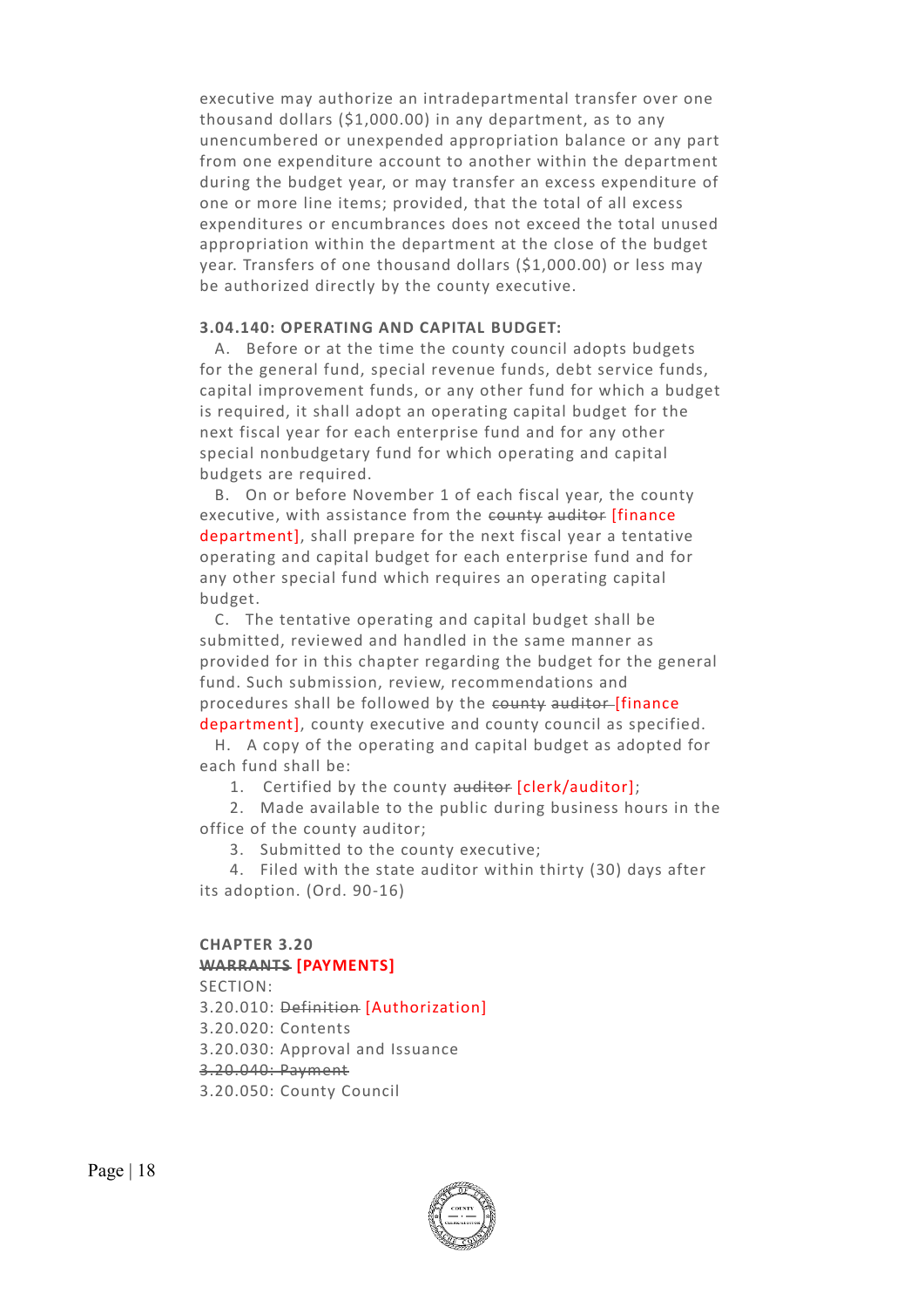### **3.20.010: DEFINITION [AUTHORIZATION]:**

A warrant is an order in a specific amount drawn upon the county treasurer by the county auditor. (Ord. 90-16) [The county operates under Title 17-19a-205(2)(b) and 17-19a (3) of Utah Code and remits payments under Chapter 17-19a-301(1)(ii)]

#### **3.20.020: CONTENTS:**

A. All warrants (request for payment) must distinctly specify:

- 1. The liability and purpose for which they are drawn;
- 2. When they accrued;
- 3. The funds from which they are to be paid;
- 4. The number, date, and amount to be paid; and
- 5. The name of the person to whom payable.

 B. All warrants must be numbered consecutively during each calendar year. (Ord. 90-16)

#### **3.20.030: APPROVAL AND ISSUANCE:**

A. The county auditor *[finance department upon receipt of an* approved purchase order or voucher, shall prepare a list of warrants to be issued and the actual warrants within fourteen (14) days. shall notify the county treasurer of the aggregate amount of all contemporaneous payments.]

 B. The list of warrants and warrants if requested shall be submitted to the county executive or a designee who shall review and approve or disapprove the warrants, signing those approved and returning the list to the county auditor within three (3) days. [The finance department shall notify the county treasurer and the county executive as described in subsection C, of the amount and payee of all payments made by check or other payment mechanism.]

 C. The county auditor shall register all warrants and retain a copy of the original warrant. (Ord. 90-16) [(a) As used in this subsection, "remuneration" means a warrant, check, or other payment mechanism.

(b) For a remuneration issued by the finance department, the department shall:

(i) number each remuneration consecutively, commencing annually on the first day of January; and

(ii) state on the remuneration:

(A) the number of the remuneration;

(B) the date of payment;

(C) the amount of the payment made;

(D) the name of the person to whom payable; and

(E) the purpose for which the remuneration was made.

D. The finance department shall dispose of a payment not presented for collection in accordance with Title 67, Chapter 4a, Revised Uniform Unclaimed Property Act.]

#### **3.20.040: PAYMENT:**

A. The county auditor will present approved warrants to the

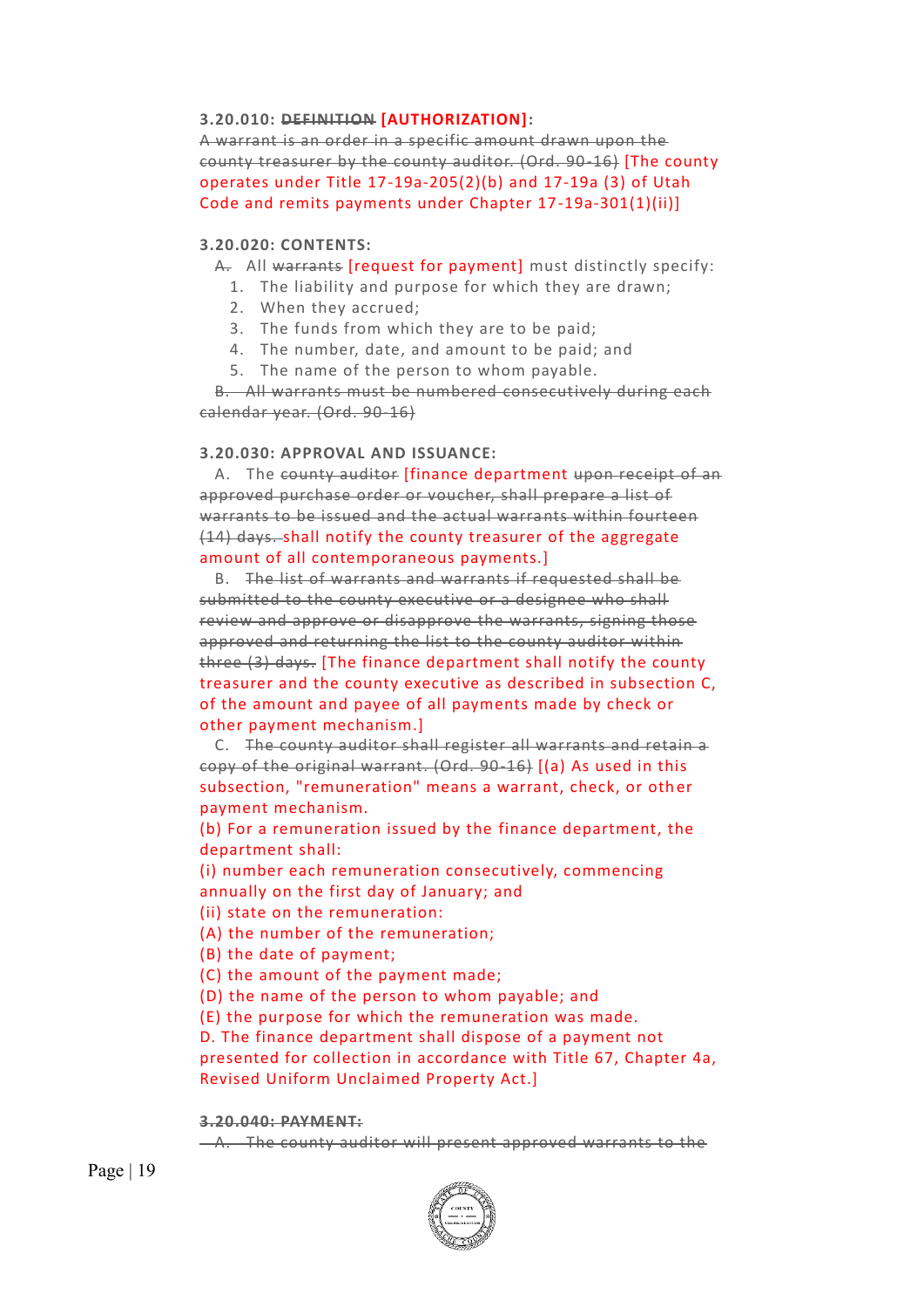county treasurer for payment.

 B. Warrants shall be paid in the order of presentation to the county treasurer and as funds are available.

 C. The county treasurer shall note upon the back of each warrant the date of presentation and the date of payment. D. If the county fund from which the warrant is to be paid is insufficient, the warrant must be so registered and paid in the order of presentation as funds become available. E. Warrants not presented within two (2) years from the date

of issuance shall be cancelled. (Ord. 90-16)

#### **3.20.050 [3.20.040]: COUNTY COUNCIL:**

At least monthly, a list of warrants [payments] approved and issued for each month shall be submitted to the county council for its information and placed in the minutes of its meetings. No action or approval of the county council is required as to warrants.

### **CHAPTER 3.40 SURPLUS PROPERTY 3.40.010: DECLARATION OF PROPERTY AS SURPLUS:**

 A. This chapter applies only to the real and tangible personal property of the county listed by the county auditor [finance department] in an official inventory of county general fixed assets. For the purposes of this chapter, "disposition" or "dispose" means the transfer of ownership from the county to any other party or entity by any method.

B. No real or any tangible personal property list by the county auditor [finance department] in an official inventory as a county general fixed asset may be disposed of unless it has first been declared to be surplus in accordance with the provisions of this chapter.

#### **3.40.020: PROCEDURES:**

A. The county auditor [finance department] shall maintain an official inventory of all county general fixed assets in accordance with the provisions of Utah Code Annotated section 17 -36-  $6(1)(i)$ , as amended, and a list of all county property that has been declared surplus.

### **3.40.030: DISPOSAL OF PERSONAL PROPERTY:**

 A. For purposes of this chapter "personal property" means tangible personal property currently on the general fixed asset list.

 B. If a county department head, having county personal property under his or her control or supervision which the department head has determined is no longer needed by that department or is unusable, the department head shall notify the county executive who shall in turn notify all county department

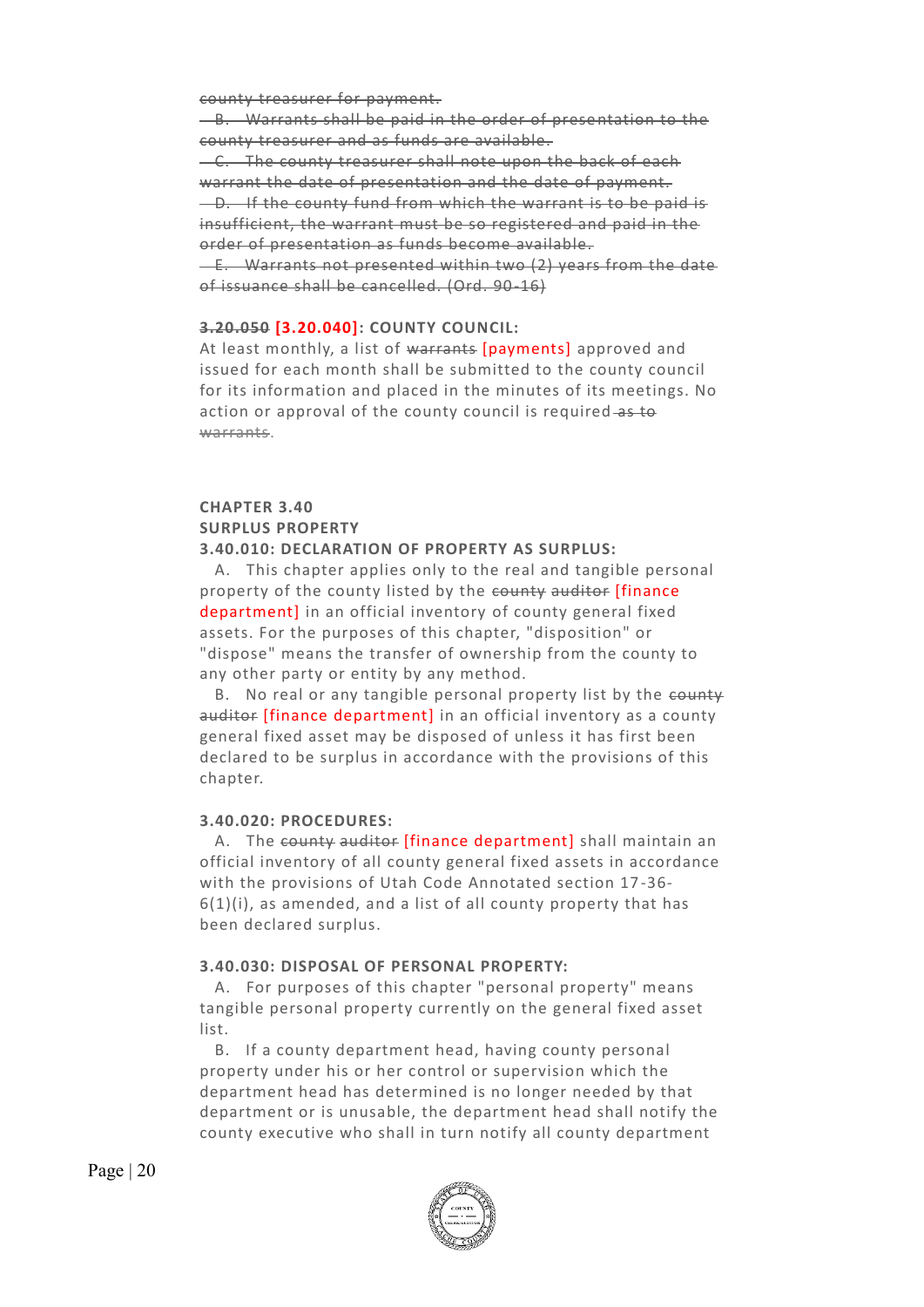heads of the availability of such property. If any other department head requests the designated available property for their respective department or division, the county executive has the option of transferring the property to the requesting department head. The county executive shall notify the county auditor [finance department] of all transfers.

 C. If no requests for the available personal property are received from any county department head and the county executive deems it reasonable and in the public interest to dispose of the property, the county executive shall declare the property surplus and proceed to dispose of the personal property in accordance with the provisions of this chapter as the county executive deems to be in the best interest of the county.

 D. If surplus personal property is not readily marketable or marketable for a fair market value because of its condition, the county executive may dispose of that personal property by any reasonable means.

 E. The county clerk shall execute and deliver to the county executive the documents necessary for the sale or transfer of any titled personal property which is sold or transferred as surplus property.

 F. Upon the disposal of any personal property of the county, the county executive shall forward to the county auditor [finance department] the revenues received to be receipted into the county funds and a record of the disposition thereof, including the date, amounts received, the manner of disposition, the party to whom the property was sold or transferred, and any supporting documentation. The county executive shall maintain a record of final dispositions for auditing purposes.

### **CHAPTER 3.36**

### **BONDS**

### **3.36.020: BOND PROCEDURE:**

 A. The county shall reserve the right to designate or retain bond counsel of its choosing for any bond issuance.

 B. No bond issuance shall be approved until the county attorney and county auditor [formal budget officer] have reviewed all bond documents and procedures and have submitted their opinions and recommendations.

C. The county executive, county auditor and county attorney, or their designees, and such other officers as may be required or appropriate, shall attend each bond closing.

 D. No bond issuance shall be made except upon the specific approval of the county council in the manner as required by the appropriate laws and bond issuance requirements. (Ord. 90 -16)

### **3.36.040: REPORTS AND REVIEW:**

A. The county auditor [finance department] shall keep and maintain records regarding payments, interest, credits and the fiscal status of all bonds issued by the county.

B. The county auditor [finance department] shall submit

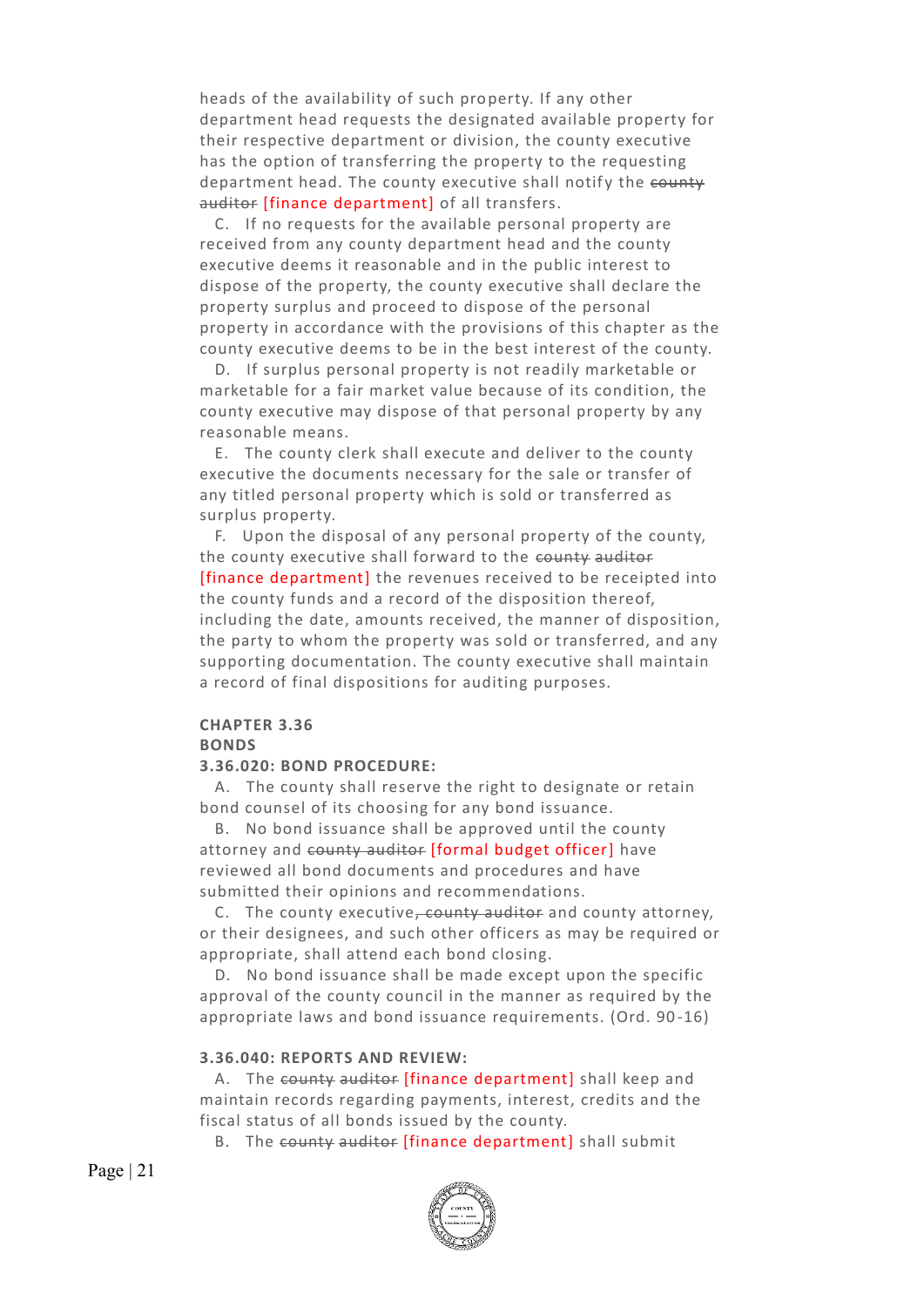progress or status reports of all outstanding bonds to the county council and county executive at least annually or upon specific requests. (Ord. 90-16)

#### **CHAPTER 3.44 REIMBURSEMENTS 3.44.010: TRAVEL:**

 A. A request for travel reimbursement will only be allowed if approved according to limitations in section 3.08.060 of this title.

 B. A mileage log shall be kept in all county vehicles. Mileage shall be logged every time the vehicle is used [as defined by IRS Treas. Reg. Section 1.61-21.] The mileage logs shall be submitted monthly [at the end of every payroll cycle] to department heads for approval and forwarded to the county auditor's office [finance department] for review and action.

### **3.44.060: DUPLICATION OF REIMBURSEMENTS PROHIBITED; DISTRIBUTION OF PROCEEDS FROM OUTSIDE SOURCES:**

 A. No county officer or employee shall receive reimbursement for any travel, per diem or other expense if such officer or employee has received reimbursement from any other source for such expense or per diem.

 B. In the event any county officer or employee receives any reimbursement from a source other than the county which duplicates any reimbursement from the county, the officer or employee shall immediately submit the reimbursement received from the outside source to the county auditor [finance department] and that reimbursement shall be placed back into the fund or line item budget from which the original reimbursement was taken. (Ord. 90-16; amd. Ord. 94-10)

### **3.44.070: REIMBURSEMENT PROCEDURES:**

Claims for reimbursement shall be made in a manner and using voucher or other forms as required by the county auditor [finance department] or as provided by resolution of the county council. (Ord. 90-16)

**CHAPTER 3.48**

**GRANTS**

#### **3.48.030: AUDITOR [AUDIT]:**

 A. The receipt and disbursement of grant funds shall be administered by the county auditor [finance department].

 B. The county [independent] auditor shall audit all funds in accordance with the standards and procedures set forth for audits in chapter 3.32 of this title and in the grant documents. (Ord. 90-16; amd. Ord. 96-01)

### **3.48.060: AUDITOR'S [FINANCE DEPARTMENT'S] BUDGETARY PROCEDURES FOR APPROVED GRANTS:**

A. The auditor [finance department] will assign specific budgetary accounts for each grant revenue and separate